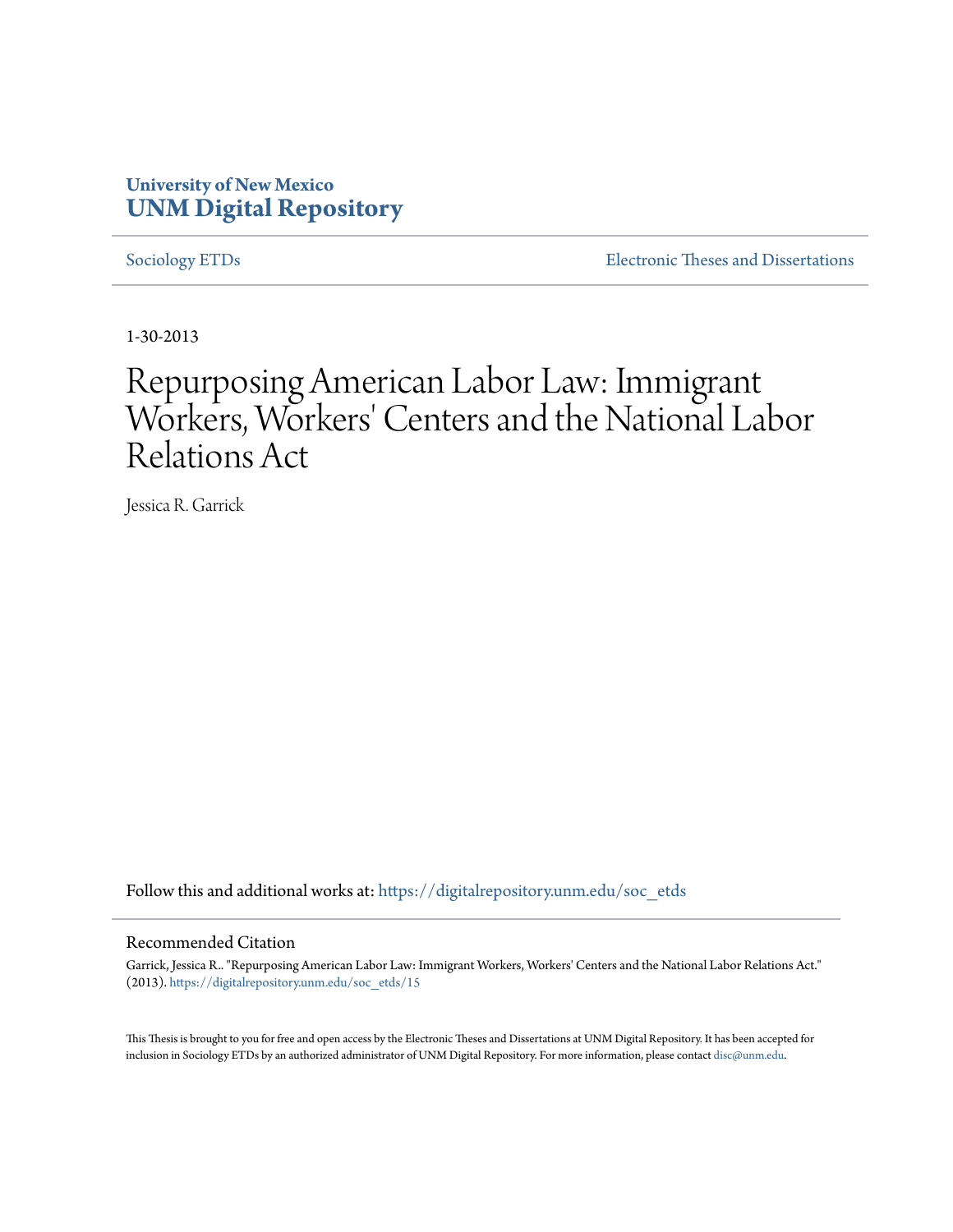Jessica R. Garrick

 *Candidate*

Sociology

*Department*

This thesis is approved, and it is acceptable in quality and form for publication:

*Approved by the Thesis Committee:*

Andrew Schrank, Ph.D., Chairperson

Richard Wood, Ph.D.

Peter B. Evans, Ph.D.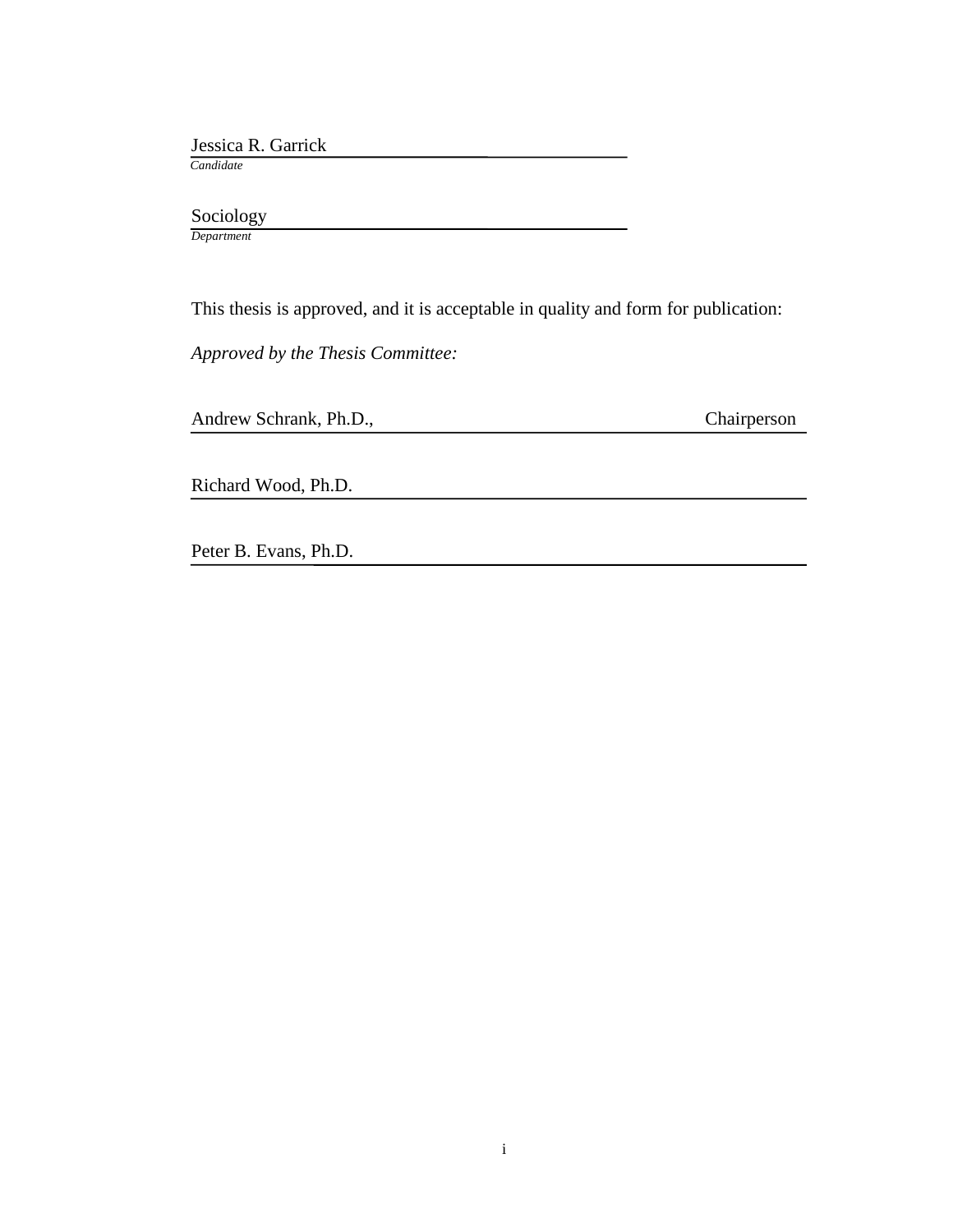# **REPURPOSING AMERICAN LABOR LAW: IMMIGRANT WORKERS, WORKERS' CENTERS AND THE NATIONAL LABOR RELATIONS ACT**

**by**

#### **JESSICA R. GARRICK**

# **BACHELOR OF ARTS, COLORADO STATE UNIVERSITY**

#### THESIS

Submitted in Partial Fulfillment of the Requirements for the Degree of

# **Master of Arts SOCIOLOGY**

The University of New Mexico Albuquerque, New Mexico

# **December 2012**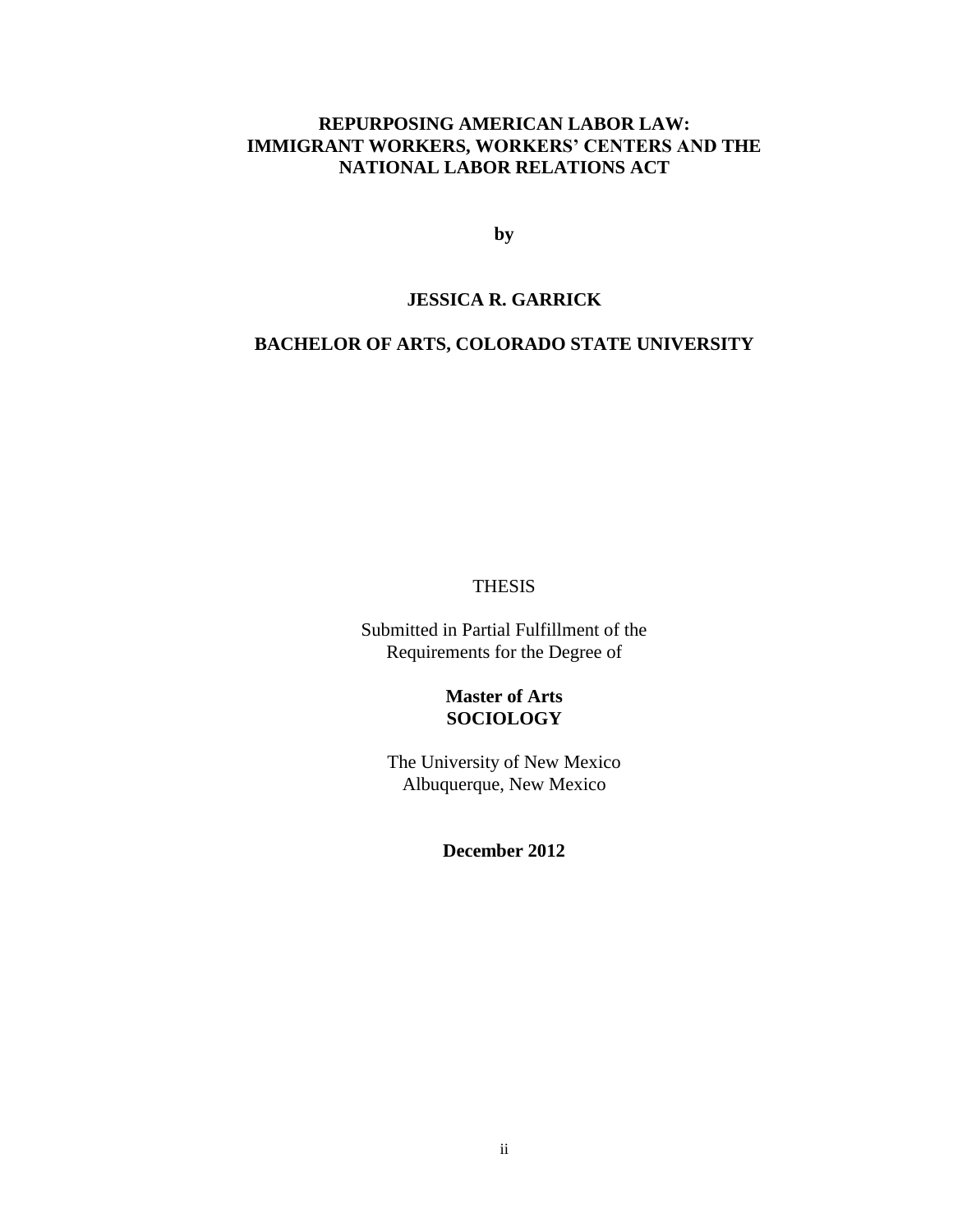#### **ACKNOWLEDGEMENTS**

I would like to thank my mentor and committee chair Andrew Schrank for his guidance throughout the course of this thesis, and for all of his support and encouragement of my academic endeavors more generally. I would also like to thank Richard Wood and Peter Evans for their valuable insights and suggestions. Finally, I would like to express my gratitude to Somos un Pueblo Unido for their cooperation, and more importantly for their tireless efforts to further the rights of immigrants and workers in New Mexico.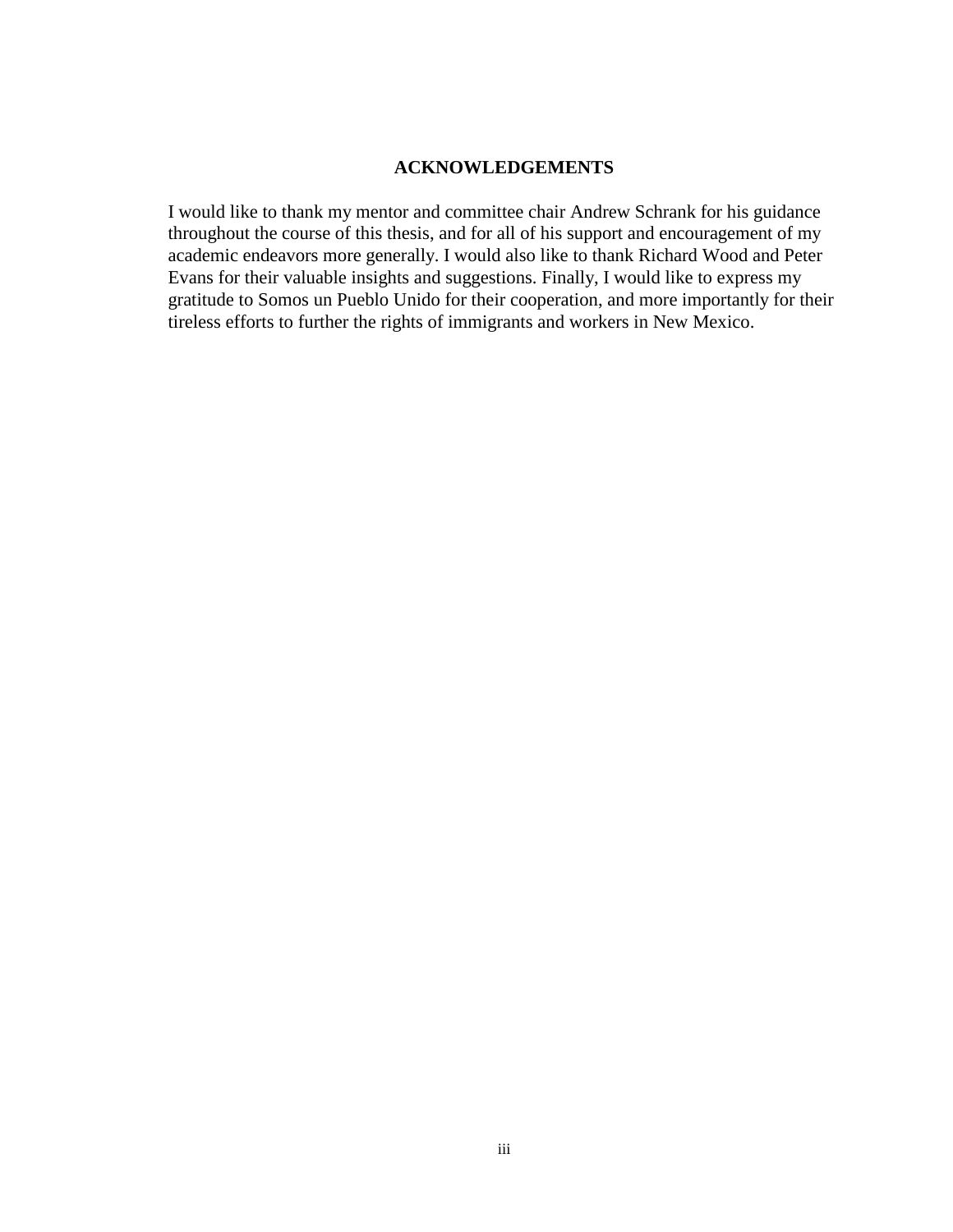# **REPURPOSING AMERICAN LABOR LAW: Immigrant Workers, Workers' Centers and the National Labor Relations Act**

**by**

**Jessica R. Garrick**

## **B.A., Political Science, Colorado State University 2008 M.A., Sociology, University of New Mexico, 2012**

#### **ABSTRACT**

Contemporary debates on immigrants and the labor movement focus on whether immigrant workers are joining and thereby revitalizing unions. But Somos un Pueblo Unido or "Somos", an immigrant resource center in Santa Fe, New Mexico, has been using an obscure provision of the National Labor Relations Act (NLRA) less to boost union density than to develop an *alternative* to contract unionism. By helping nonunionized workers use Section 7 of the NLRA to act concertedly in their own defense, I argue, Somos is simultaneously combating employer abuse, in the short run, and demonstrating that immigrants may be transforming, rather than simply revitalizing, the US labor movement in the long run.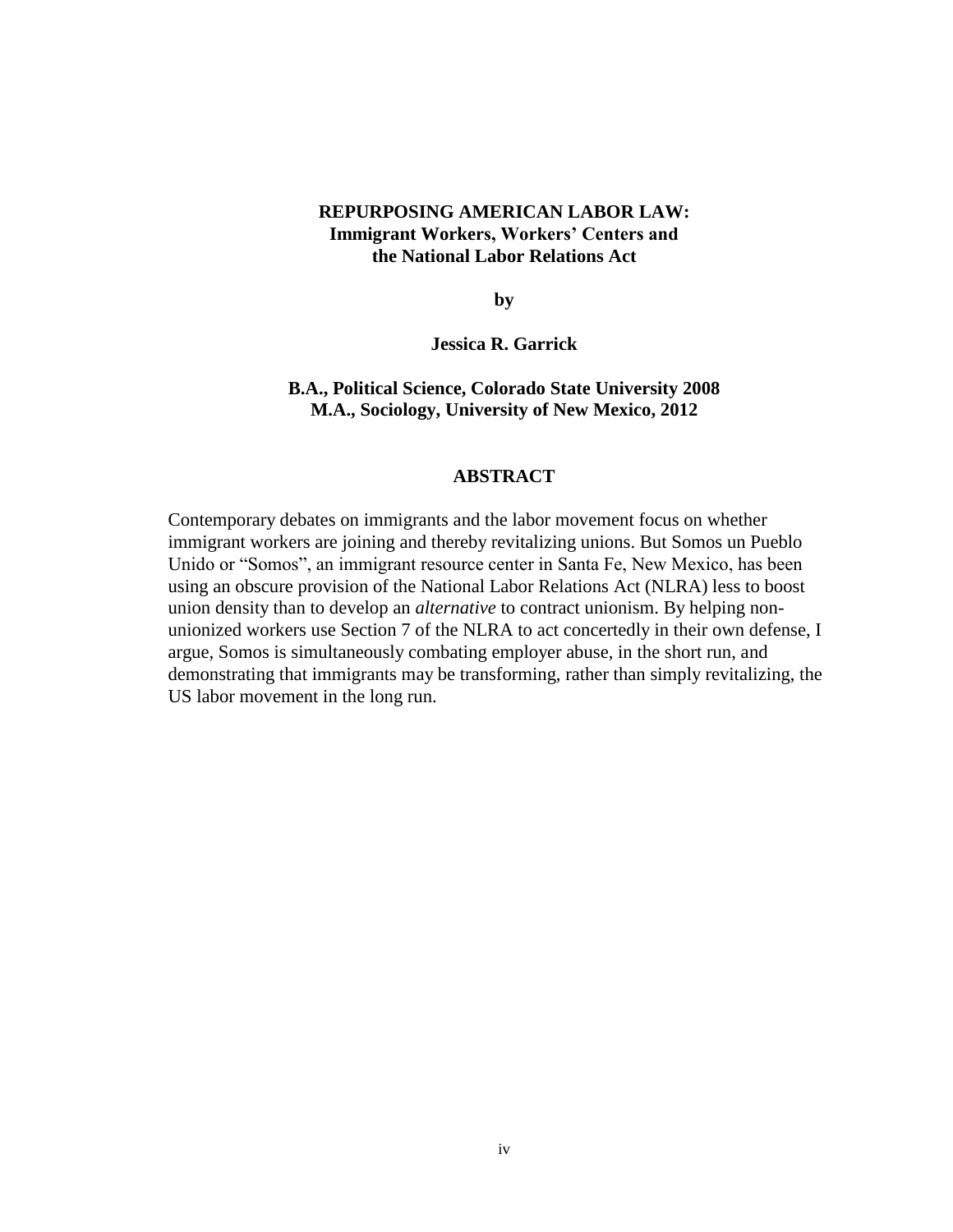# **Table of Contents**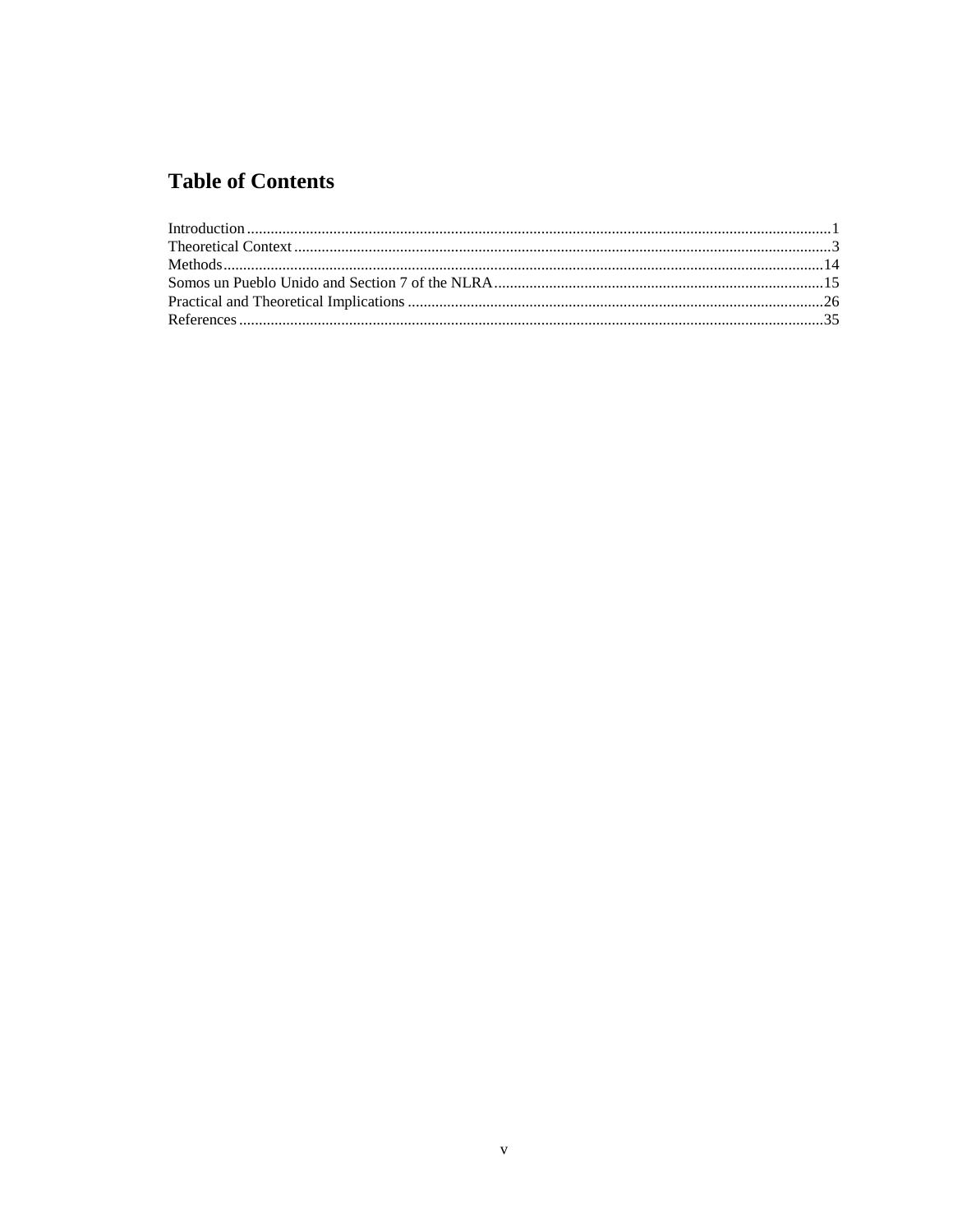## <span id="page-6-0"></span>**Introduction**

Labor historians have long recognized the contributions of immigrants to the United States labor movement. These contributions were particularly marked during the Progressive Era, when immigrants like Sidney Hillman, Samuel Gompers, and Philip Murray lay the foundation of what would eventually become the American Federation of Labor-Congress of Industrial Organizations (AFL-CIO), and the New Deal Era, when they were portrayed as the "new men of power" by C. Wright Mills (1948). In contemporary times, however, when unions have arguably been at their weakest, a debate has arisen over the role of immigrants in their potential revitalization. Some scholars have seen immigrants as crucial to organizing efforts. For instance, Ruth Milkman (2006) argues that low-wage Latino and Latina immigrants were on the frontlines of union innovation in Los Angeles in the 1990s. And Jake Rosenfeld and Meredith Kleykamp (2009) used survey data to show that some subgroups of Hispanic immigrants were more likely than their white, native-born counterparts to join or belong to unions in the late twentieth and early twenty first centuries (pg. 932). Others have expressed skepticism, however, about the contributions of immigrants to the revitalization of the labor movement. In his review of Milkman's book, for example, Michael Piore (2006) notes that half of her case studies—all of which involve large numbers of immigrant workers failed to achieve a viable collective bargaining agreement, and argues that we need a better understanding of why half of the attempts to organize immigrants failed. On the national level, moreover, Peter Catron (2012) finds that Rosenfeld and Kleykamp's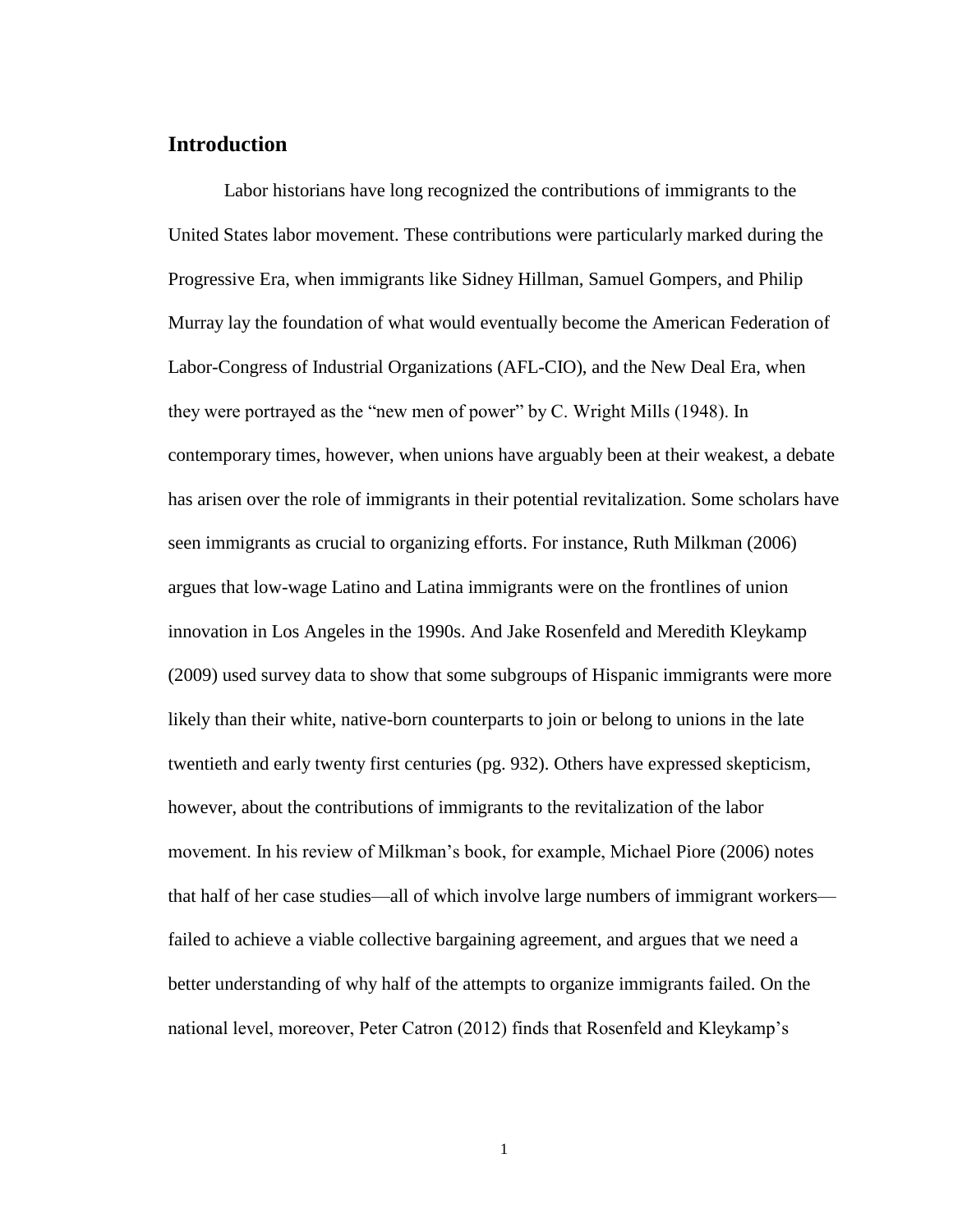(2009) conclusions may be premature, and that immigrant gains in unionization were not maintained through the Great Recession of 2008.

While this lively debate has enriched our understanding of both immigrant organizing and union tactics more generally, recent experiments by labor activists and immigrant workers in a number of US cities suggest that the debate itself is myopic. Both sides assume that immigration's primary contribution to the labor movement—whether realized or not—lies in whether immigrants help to revitalize traditional unions that serve to promote conventional collective bargaining; that is, whether immigrants serve to bolster labor's power in the *existing* system of industrial relations. But it seems no less possible that immigrants are *transforming* an industrial relations system that has itself become anachronistic. With the help of worker centers and legal justice clinics, for example, some non-unionized immigrants have been banding together to use a little known provision of the National Labor Relations Act (NLRA or "the Act"), the "concerted activities clause" of the NLRA's Section 7, in their own defense on the job. Despite a longstanding focus on the collective bargaining provisions of the Act, Section 7 protects union and nonunion workers alike who act together for their own "mutual aid or protection" (Morris 2005). Workers can therefore engage in numerous forms of collective action to voice grievances about their working conditions. If the employer retaliates by discharge or discipline, it is considered an unfair labor practice under Section 8 of the Act and workers are eligible for the remedies of reinstatement and back wages. Immigrant workers have capitalized on this provision in order to collectively make demands on their employers while knowing that they are protected in doing so. By mobilizing the Act's protections in the nonunion workplace, they are potentially transforming the US labor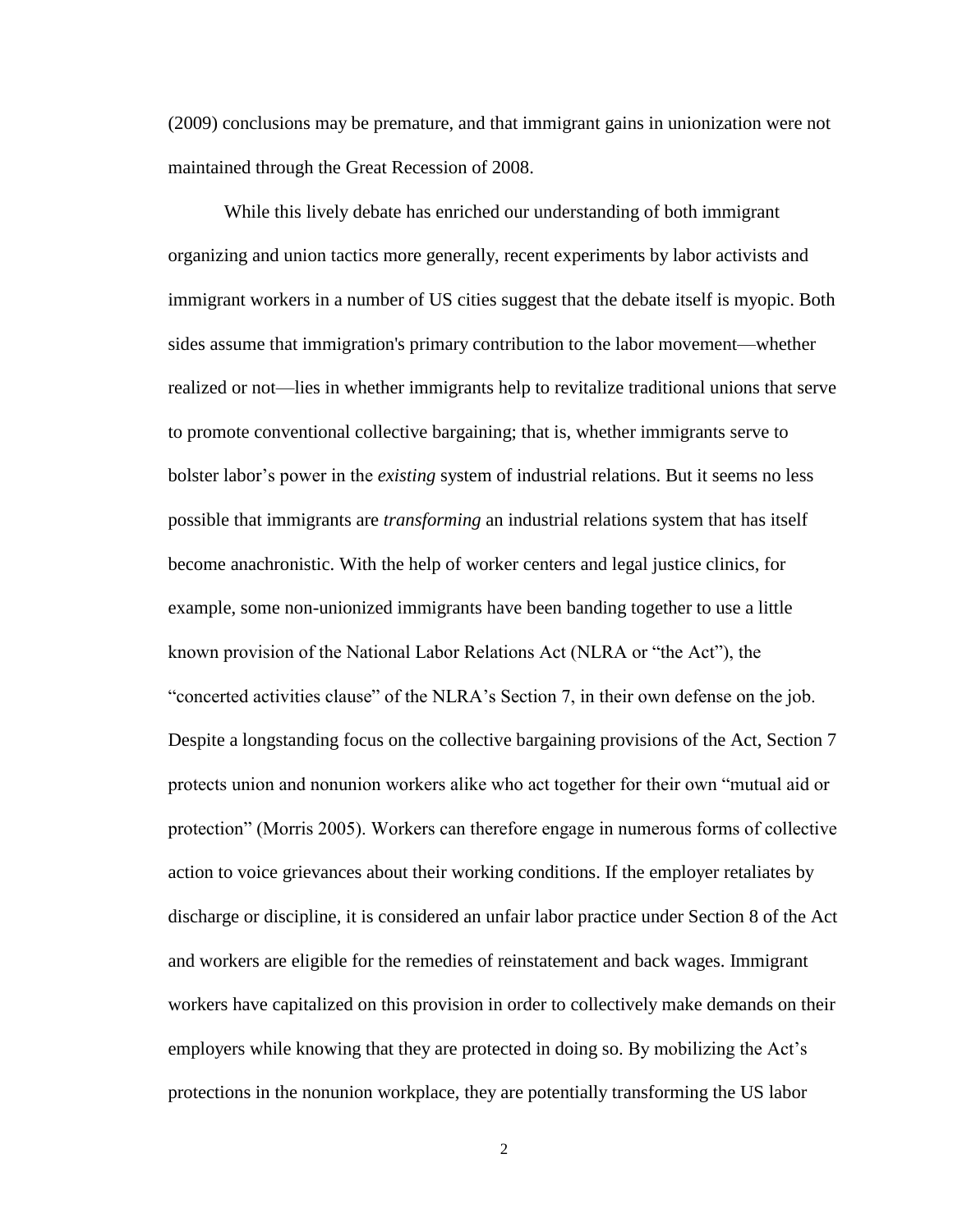relations system away from traditional "contract unionism" and toward a new—and as of yet indeterminate—model, and they may therefore be more successful than the skeptics anticipated, but not in the way that their opponents imagined.

In the remainder of this thesis, I first describe the lack of protections for workers in the US labor force, and the heightened vulnerability of immigrant workers. I then discuss the debate over immigrants' historical and contemporary contributions to the labor movement and provide a critique of this existing scholarship. To do so, I use a case study of a New Mexico immigrant resource center, Somos un Pueblo Unido (or "Somos"), to show how immigrant workers have used a law previously thought be anachronistic in new and potentially transformative ways. Ultimately, I argue that the group's discovery and successful deployment of an overlooked provision in the NLRA provides a more nuanced portrait of the way immigrants are *reshaping*—rather than revitalizing—the US labor movement today. The experiences of Somos and their immigrant members contribute not only to a deeper understanding of immigrants' roles in the labor movement, but also to theories of institutional transformation. Specifically workers' centers and immigrant workers' repurposing of the NLRA demonstrates that institutional paths that are thought to be one-way streets often contain within themselves "possibilities and resources for transformation and off-path organization" (Schneiberg 2007 pg. 47)

# <span id="page-8-0"></span>**Theoretical Context**

Economic restructuring, declining union density and the de facto deregulation of the low wage labor market have increased worker vulnerability to employer abuse in the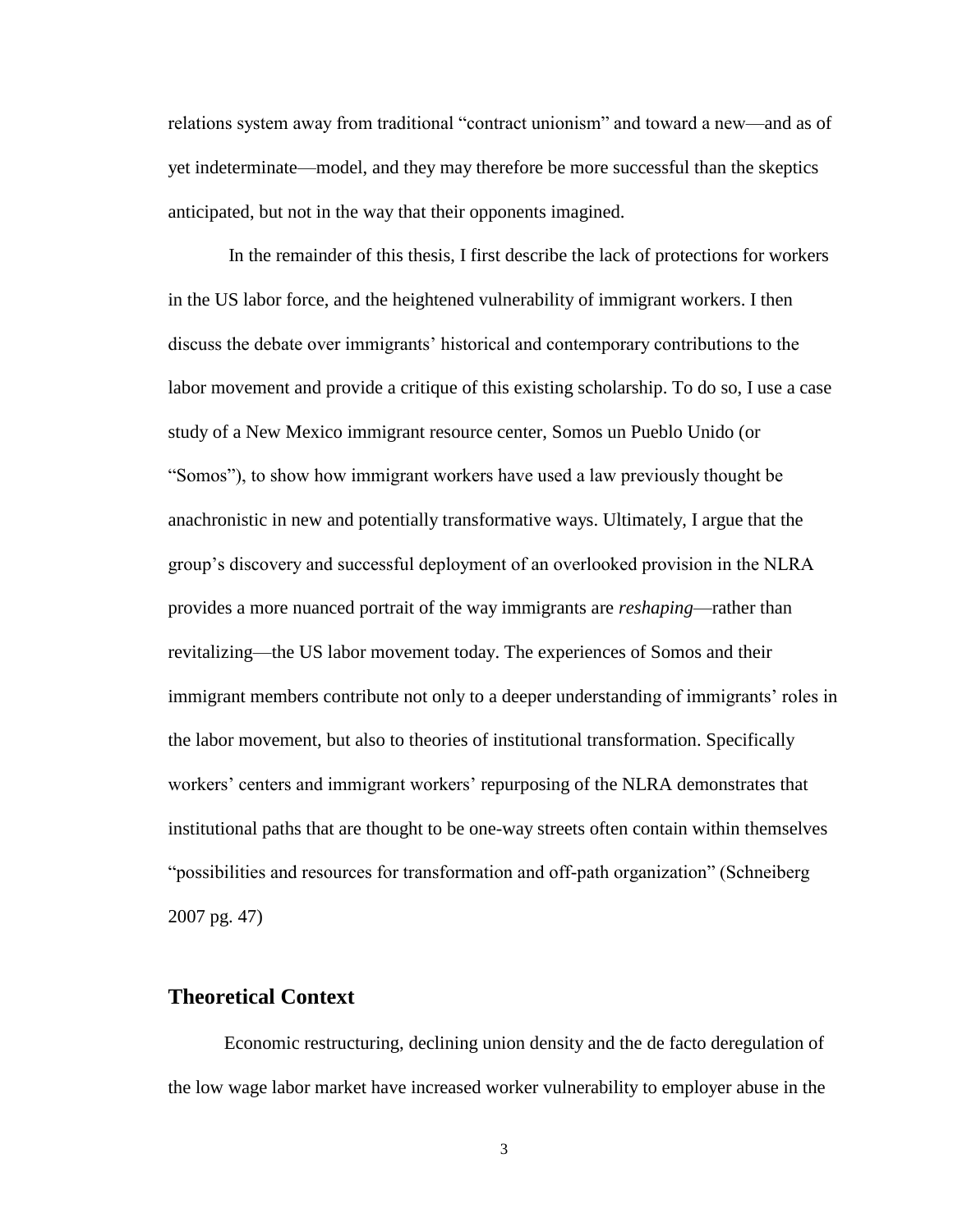contemporary United States. In contrast to the Fordist era when large groups of workers were concentrated within stable firms, more workers today are employed in smaller workplaces, under flexible and contingent arrangements. In addition, US labor and employment law agencies are understaffed and underequipped to protect a workforce that is dispersed throughout the economy in small places of employment (US Government Accountability office 2008, 2009). Moreover, union density is now in the single digits, thereby removing one of the most effective mechanisms for protecting the rights of workers.

Academics have demonstrated how these changes have resulted in worsened working conditions by documenting trends in "wage theft" —or the illegal underpayment or nonpayment of wages—throughout the United States. The largest of all of these studies used innovative sampling methods in New York, Chicago and Los Angeles, and found that while no one is immune to wage and hour violations, immigrant workers are the most vulnerable (Bernhardt et al 2009). Other studies have focused on day labor, an industry with high concentrations of immigrant workers. Valenzuela et al (2006) conducted a national survey of 2,660 day laborers and found that wage theft was widely prevalent. Approximately half of all respondents reported that their payments had been completely denied by an employer in the two months prior to the survey, and a similar number (48 percent) reported being underpaid for a job (Valenzuela et al 2006 pg. 14). Researchers have also documented high rates of wage and hour violations among immigrant construction workers and day laborers in New Orleans (Fussell 2011), and in the building services industry in Miami (Nissen 2004). In addition to the widespread violation of workers' rights under minimum wage and hour laws, there is some evidence that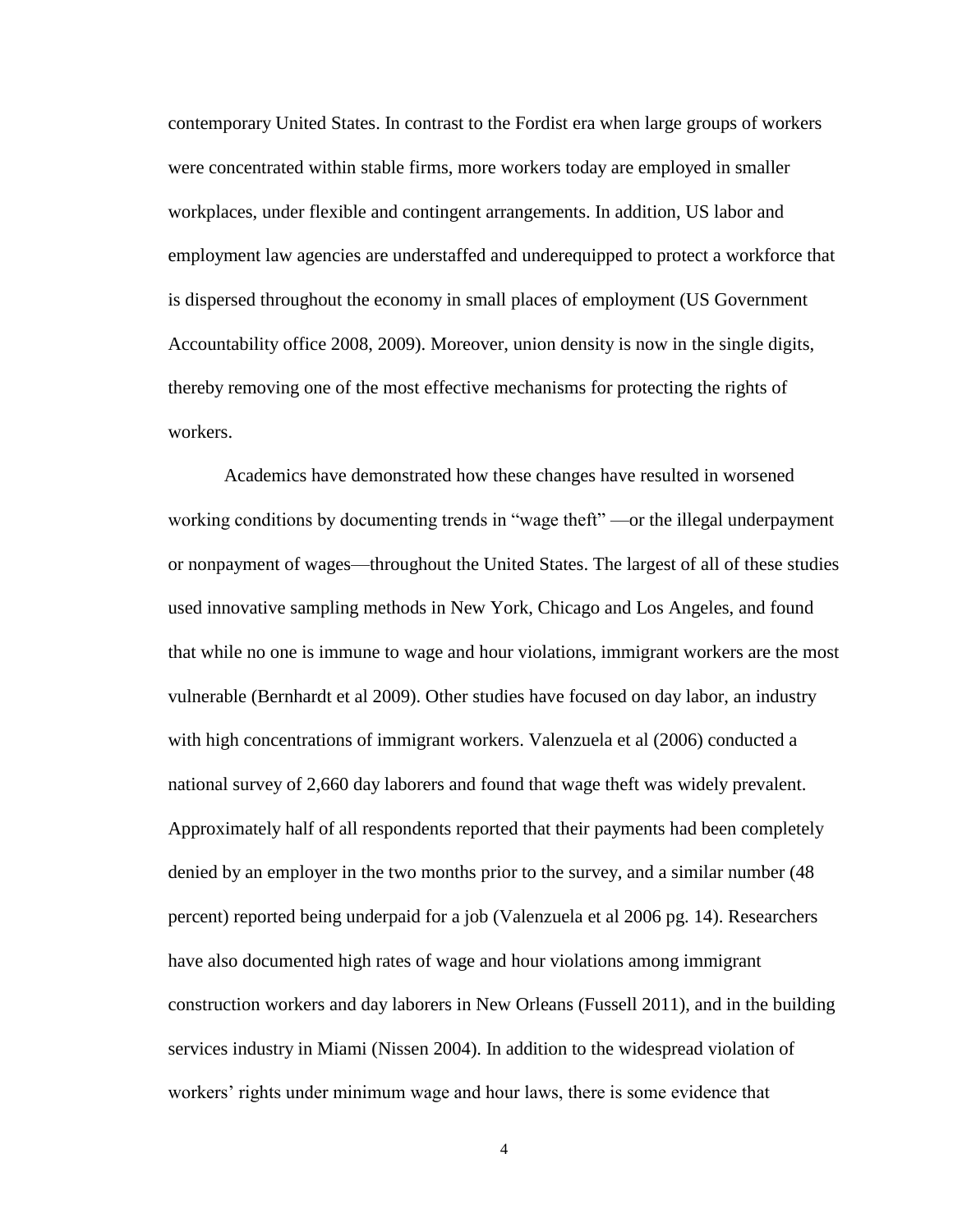employers who commit one type of labor law violation are also likely to commit other types. For instance, construction workers often report non-payment of wages along with health and safety violations (Bernhardt, McGrath and DeFilippis 2008). That workplace violations come in bundles further underscores the point that economic restructuring has resulted in deteriorated working conditions, and that workers—especially immigrant workers—are largely unprotected in the US labor market.

#### Immigrants and the Labor Movement: Past and Present

Given the heightened vulnerability of immigrant workers, contemporary academics and activists argue that immigrants both have a greater need for unions, and may be playing a key role in their revitalization (Milkman 2006). Yet, the relationship between immigrants and unions has historically been a complex one. Economic theories tend to emphasize the effects of immigrant entry into the labor market in terms of labor market segmentation. As most new immigrants enter in unskilled jobs, differences of race, ethnicity and language are often compounded by differences between skill sets. Thus, diverse labor markets with large numbers of new immigrants are frequently viewed as obstacles to establish the class solidarity necessary for organizing. In the past, many unions acted exclusively, focusing on protecting native-born white workers at the expense of immigrant and minority workers. Olzak (1989) for example, argues that immigration furthered the union movement as native-born workers organized in order to resist increased competition from immigrant and minority workers. Other accounts focus on employers' use of immigrants as strikebreakers, which obviously served to impede the labor movement.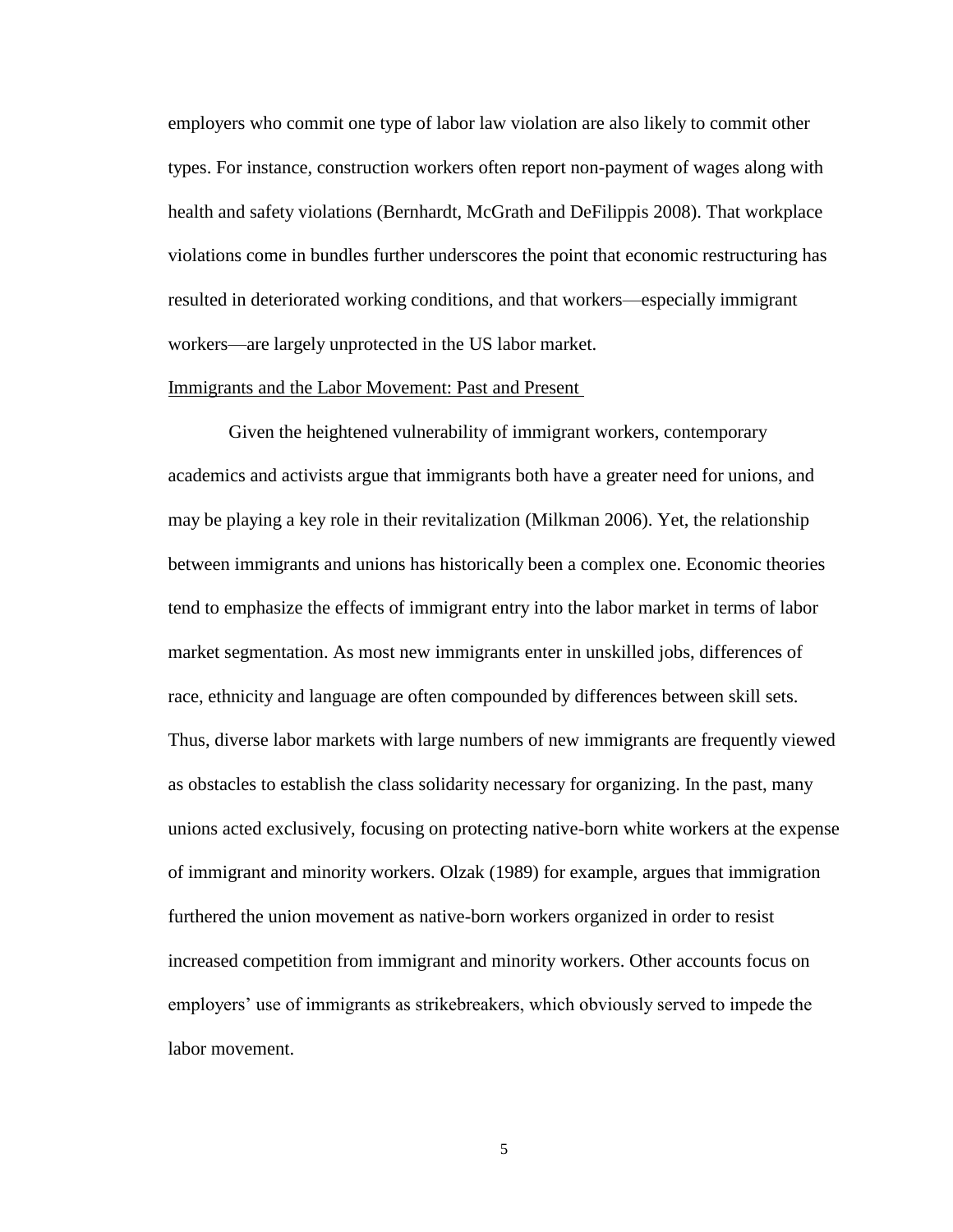However, some labor historians argue that solidaristic accounts, which focus on immigrants' effects on working class solidarity, are overly simplified. While the craft unions of the early twentieth century were overtly hostile toward immigrant workers and unions needed to overcome significant obstacles to establish worker solidarity, immigrants were crucial contributors to the Progressive era's organizing attempts (Dubofsky 1968). In his analysis of the Chicago meatpacking industry at the turn of the century, James Barrett (1987) showed that deep racial and ethnic divisions—which were also compounded by skill differences and neighborhood segregation—could be overcome by shared grievances in the workplace. Moreover, the deep cohesion within ethnically divided neighborhoods actually served as an important resource for mobilization and organizing during strikes. As newly arrived and more established immigrants joined forces to bolster the union movement, unions also provided new immigrants with the resources to adapt to life in the US.

Similarly, in a study of the New York City garment trades during the first decade of the twentieth century, Melvyn Dubofsky (1968) highlighted the strength immigrants provided to the labor movement. East European Jews and southern Italians who immigrated to New York City presented the labor movement with the challenge of uniting workers of diverse backgrounds, with differing skills and economic needs. Yet, as Dubofsky describes, the situation was not insurmountable. Immigrants from Southern Italy were often hostile to unions due to their desire to save quickly and return to Italy, yet they would organize when unions welcomed Italians and promised improvements in wages (pg. 18). On the other hand, East European Jewish immigrants brought much needed idealism to the labor movement, largely because of their experience with political-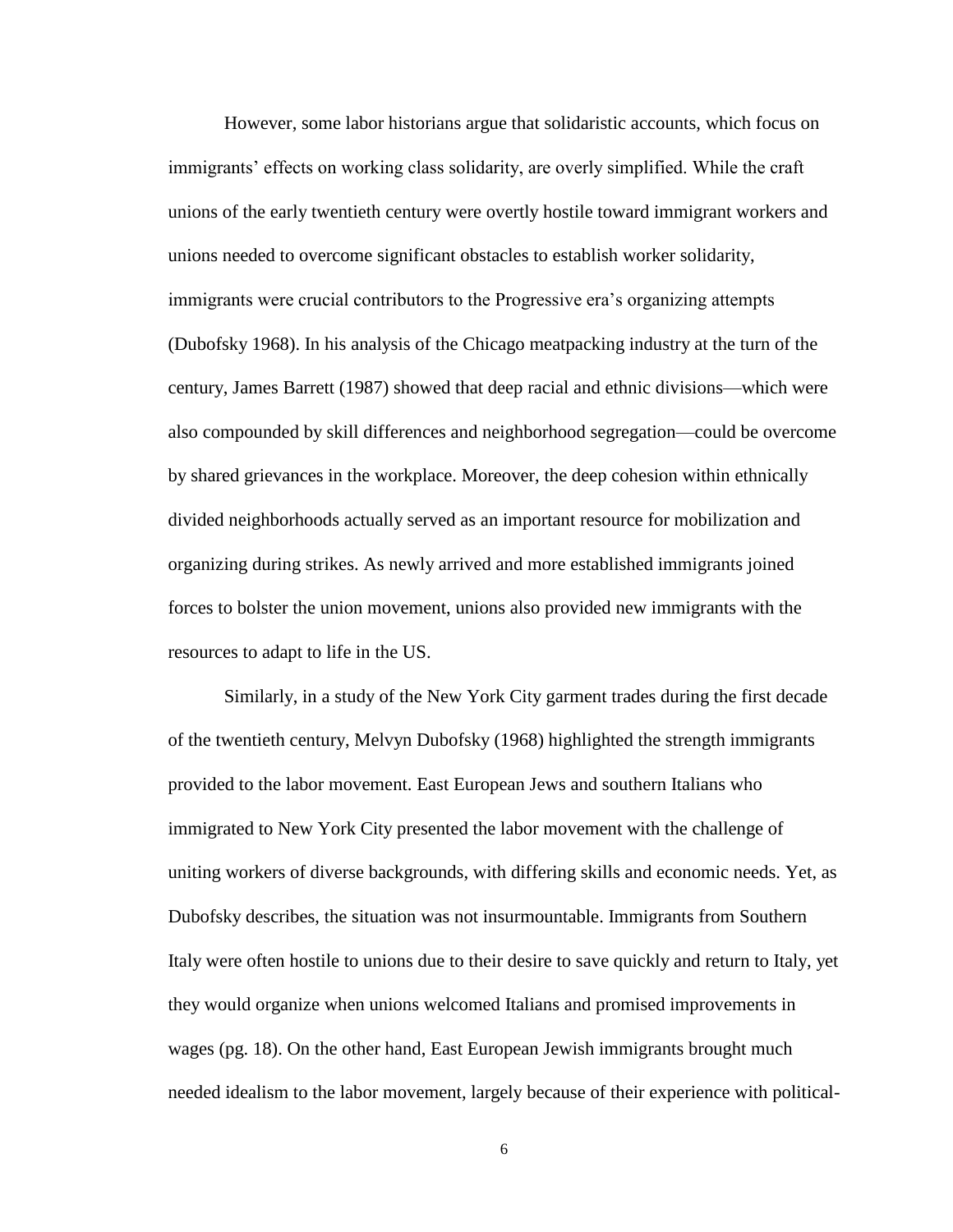economic action stemming from Bund movement of Tsarist Russia. Jewish immigrants, for example, were indispensable to the progress of the International Ladies' Garment Workers' Union (ILGWU) which had struggled to unite the interests of more conservative Americanized members, and the more militant immigrant members. As Jewish immigrants ascended within the organization, they pushed the ILGWU toward more direct action, and by the end of 1910 had waged two successful strikes for union recognition (pg. 49).

#### De-unionization and the new immigration

While historians and some economists have argued that immigrants were indispensable to the earlier labor movement, the strength of the resulting trade unions was not sustained in the postwar era. Beginning in the second half of the 1950s, union density began to decline, due in part to growth in non-union sectors of the economy, followed by aggressive employer attacks on unions beginning in the 1970s. Freeman reports that in the 1950s and 60s more than a third of nonagricultural wage and salary workers were union members, as were more than half of all blue collar workers. Yet by the 1970s and 1980s private sector union density had plummeted to 14 percent, and today is now in the single digits (Freeman 1988, pg. 63; Bureau of Labor Statistics 2012). In addition to the effects of growth in nonunion industries and employer anti-union campaigns, Rogers (1994) argues that the base conditions for a system of majority-union, collective bargaining is no longer present. While this system presupposed blocks of workers with homogenous interests concentrated in large firms, economic restructuring has resulted in smaller firms, which are less stable, and less "determinately bounded sites of worker organization" (Rogers 1994 pg. 18).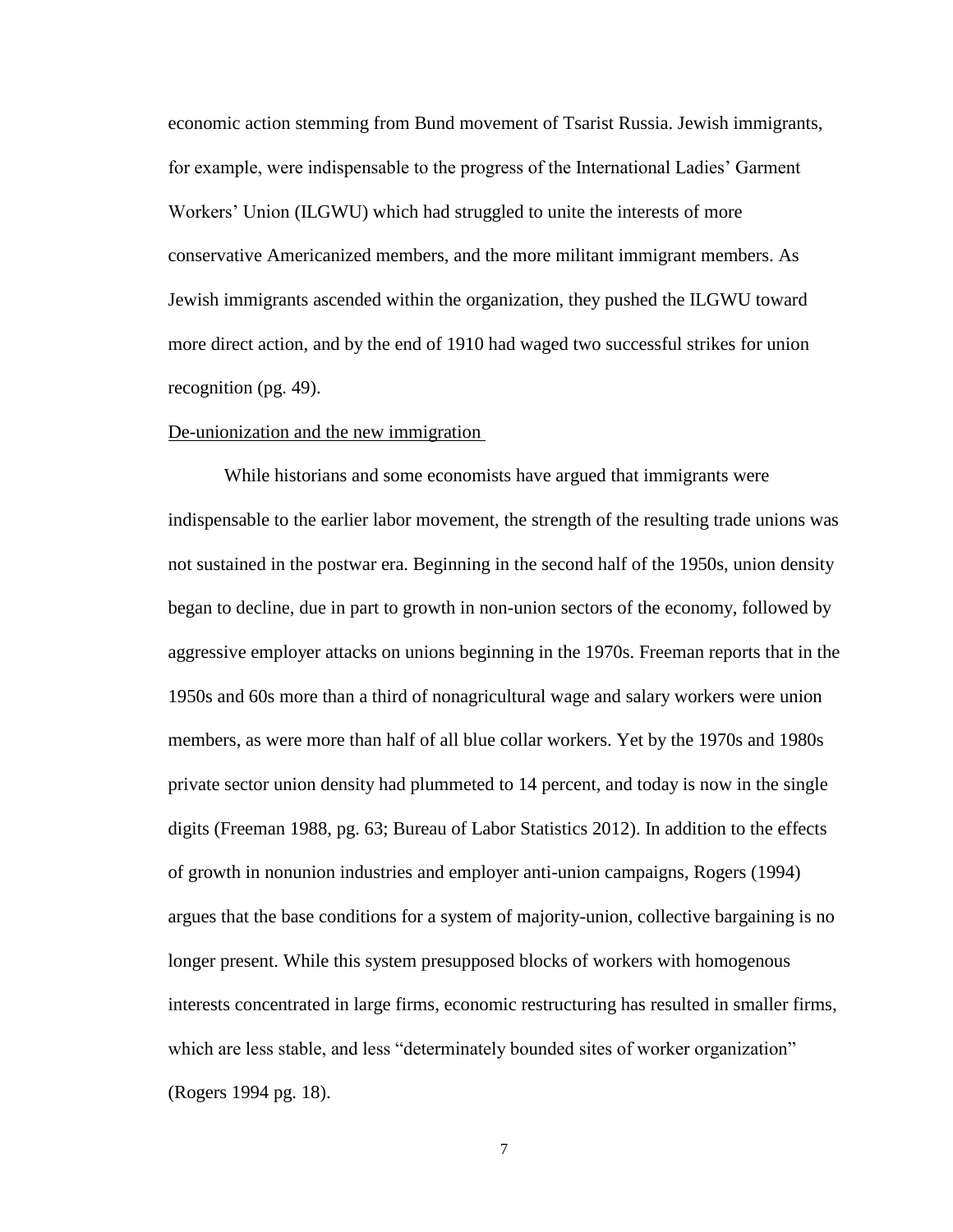Along with de-unionization and economic restructuring, the labor market was also transformed by the new immigration which gathered speed in the 1960s. As many native workers left jobs in non-union industries, employers looked to Mexico and Central America for a vast supply of foreign laborers (Milkman 2006 pg. 81). While Milkman argues that the decline in unionization preceded the influx of immigrants, many union leaders blamed immigrants for labor's inability to stem a growing loss of influence, and thus efforts to organize new immigrants were rare throughout the 1960s and 1970s (pg. 82). During the 1970s and some of the 80s, immigrants were largely thought to be unorganizable by both unions and employers—thereby increasing their desirability to employers. It was assumed that immigrant workers viewed their conditions through standards set by workplaces in their own countries, and therefore were not as easily agitated as native workers. Even labor activists who were sympathetic to immigrants assumed that the fear of deportation would discourage many immigrants from organizing. This view eventually began to change, as unions such as the Ladies Garment Workers (ILGWA) attempted to organize and found that immigrants were often more open to the idea of unionization than native-born workers. In his study of the successful drive to organize immigrant workers in a Los Angeles waterbed factory, Hector Delgado (1993) reported that most immigrants did not express fear of deportation as an obstacle.

Ruth Milkman compared four immigrant unionizing drives in L.A., and found that immigrant workers—present in each case—were often more open to the idea of unionizing due to experiences with militant labor activities in their home countries. Moreover, immigrant workers were enmeshed in tight social networks that facilitated mobilization. Finally, most immigrants in the post-Immigration Reform and Control Act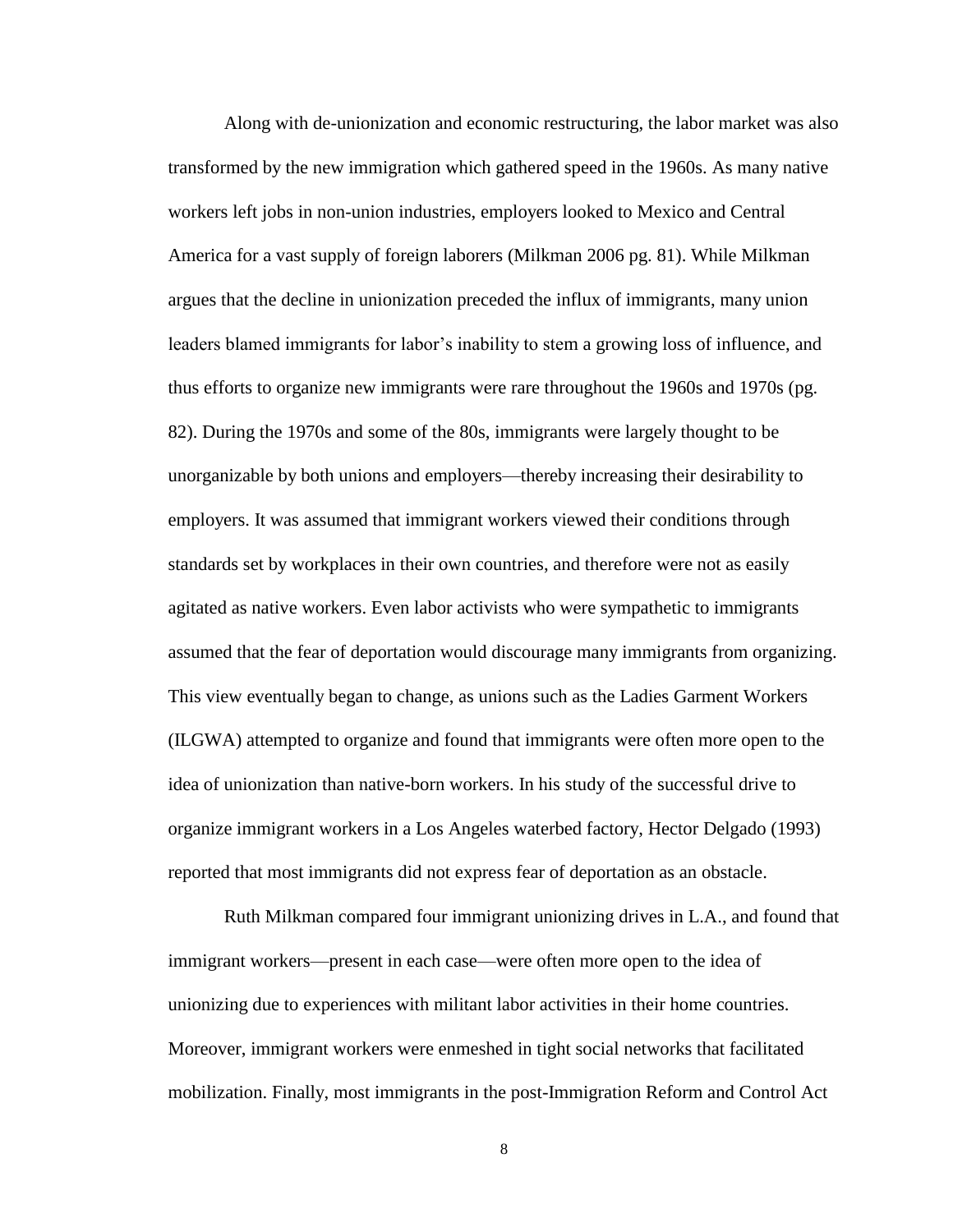(IRCA) era have long term commitments to the US, and therefore judge workplace conditions relative to native born workers, rather than to conditions in their home country. Because of these attributes, immigrant workers in LA were at the forefront of some of the most active union movements in the 1990s at the turn of the century.

Quantitative data at the national scale found some support for Milkman's argument that immigrant workers are bolstering the new union movement. In their 2009 study using CPS data from 1973-2007, Rosenfeld and Kleykamp found that some Hispanic subgroups were more likely to join or belong to labor unions than native-born whites. They thus reject solidaristic accounts of immigrant organizing, and argue that unions did not shy away from organizing immigrants due to fears that immigrants would disrupt existing class solidarity.

Other social scientists are not so optimistic. As noted above, Michael Piore (2006) argues that Milkman's analysis left the question of why half of the immigrant unionizing drives failed. After all, Piore points out, the organizability of immigrants does not necessarily lead to organizing unions, and immigrant mobilization has also occurred around broader community issues, with workplace issues not necessarily being at the foreground (pg. 384). This suggests that the sustained energy necessary for a drawn-out unionizing campaign may not currently be present in many communities. Finally, Catron (2012) further tested Rosenfeld and Kleykamp's hypothesis, and found more reason for caution. The author extended the original study through the Great Recession of 2008 and showed that Hispanic immigrants who had higher odds of entering union jobs before the recession were more likely to lose those jobs during the recession. His findings suggest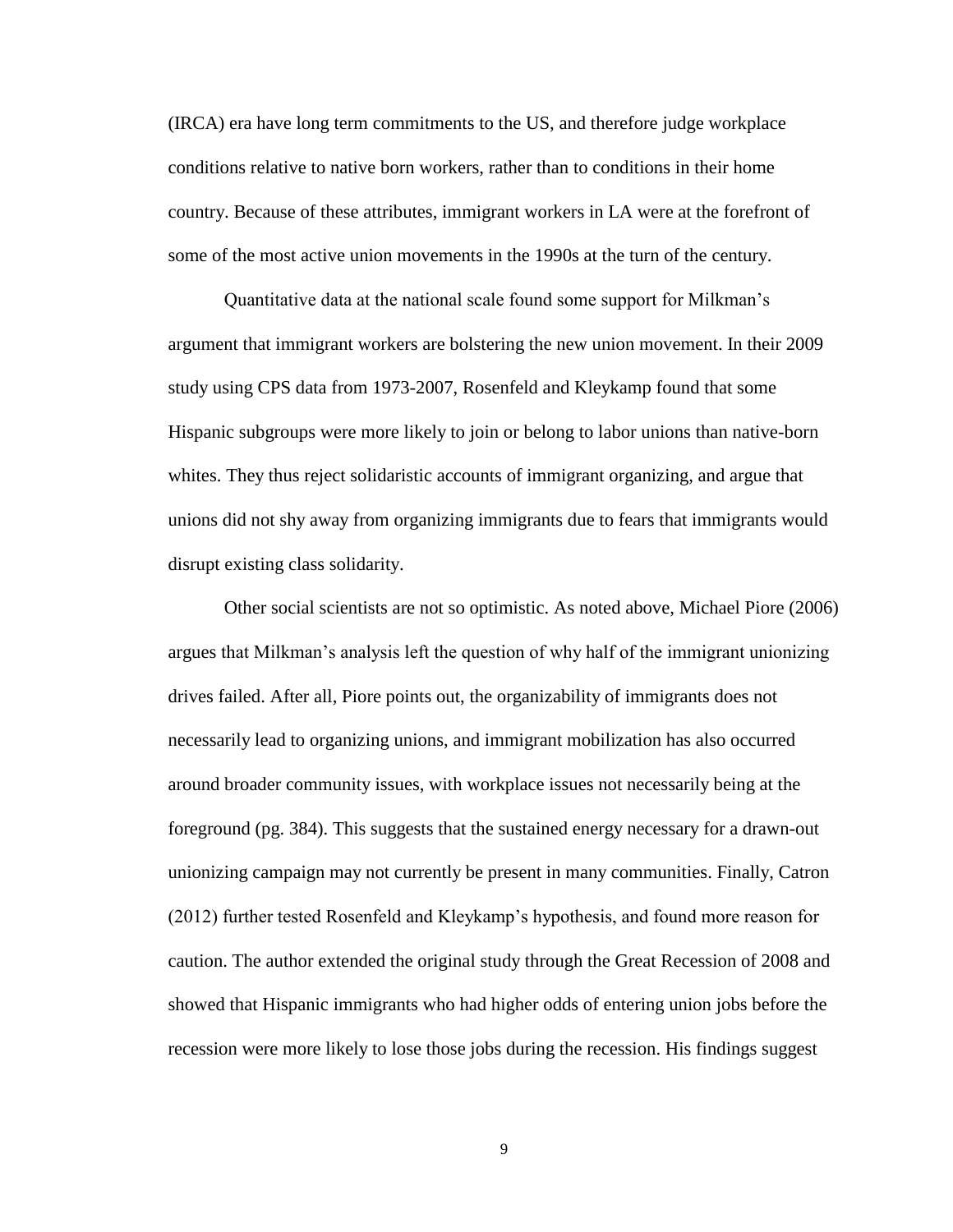that immigrant workers are more vulnerable to macroeconomic changes and that their gains may not be sustainable in the face of downturns.

While this lively and important debate has added to our knowledge of immigrant propensity to unionize, and has helped to envision the future of the labor movement, I argue here that the debate has become myopic. Academics on both sides of the debate assume that immigrants' potential contributions lie in whether they join unions, thereby boosting union density. Yet, the experiences of some immigrants today suggest that their main contribution may lie in the transformation of the system of industrial relations itself. Since the passage of the NLRA, and the rise of majority contract unionism, many discussions of the labor movement assume that it is synonymous with the system of collective bargaining. However, Dorothy Sue Cobble (2009) argues there is another labor movement growing alongside the traditional one. This movement includes alternative forms of organizations—such as the workers' centers identified by Janice Fine (2006) and new tactics to help workers in the workplace outside of the realm of contract bargaining. While workers' centers and their strategies have not gone unnoticed, one of their more innovative tactics to help immigrant workers in the workplace largely has proven all but invisible—even to their champions in the academy. Specifically, some workers' centers and legal clinics' use of Section 7 of the NLRA to help non-unionized workers act together indicates other potentials paths to worker empowerment within the labor movement.

Several recent cases provide important examples. In September of 2012 groups that work to organize the employees of warehouses and staffing agencies that form part of Walmart's supply chain—Warehouse Workers United in California and Warehouse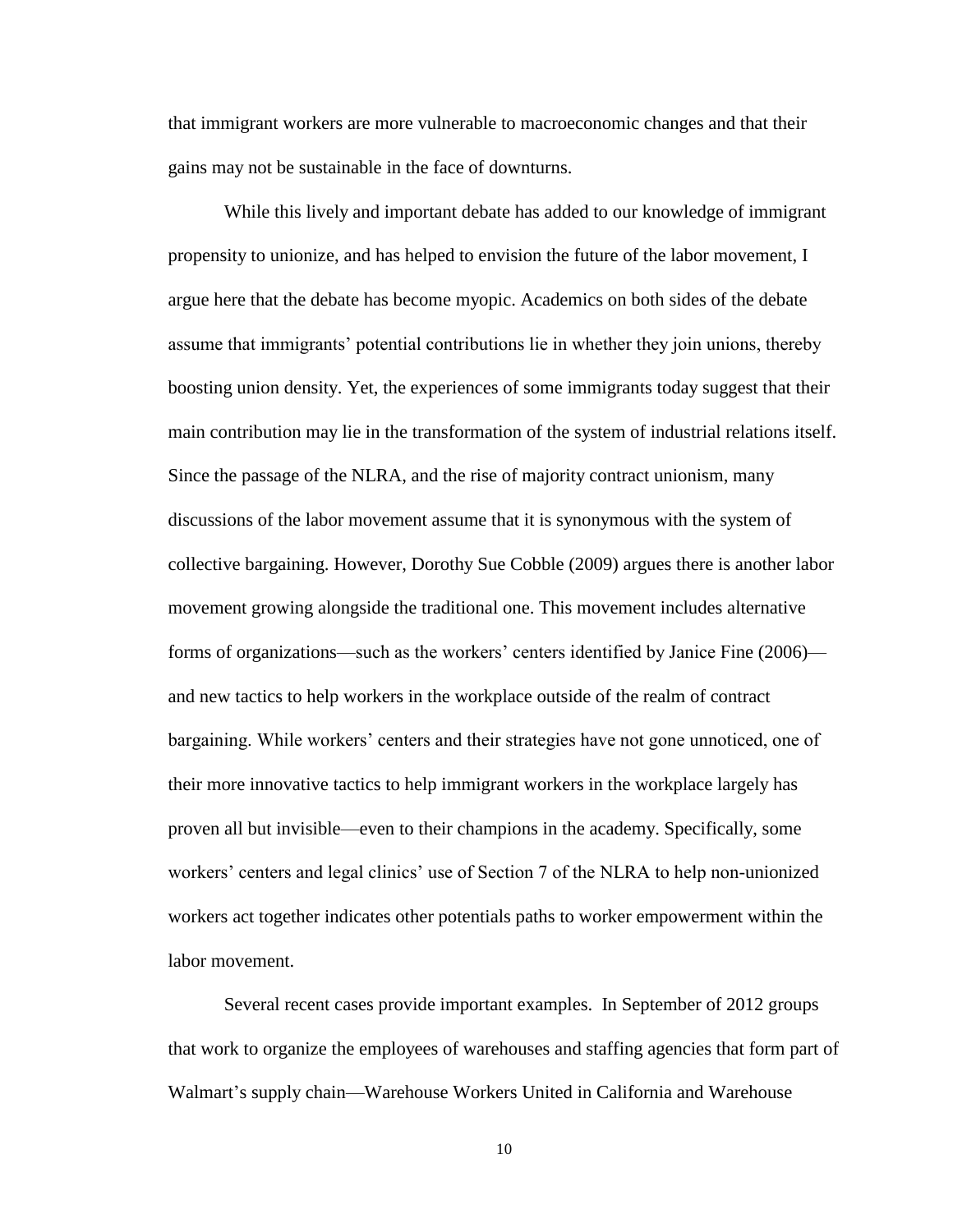Workers for Justice in Illinois—helped the workers strike and walk out in response to egregious working conditions and employer retaliation in response to earlier attempts to voice demands. In addition, and perhaps motivated by the warehouse strikes, employees of Walmart's retail stores in LA also began striking, and these strikes have since spread to other parts of the country, with discussion of staging rolls of strikes over Thanksgiving weekend (Bradford 2012). While workers in all of these cases have exercised their Section 7 rights, there have been numerous accounts of retaliation, and workers have filed NLRB charges against Walmart and its contractor companies (Fowler 2012; Gruenberg 2012; Katzanek 2012; Wilkie and Hines 2012).

These strikes are notable not least of all because they involve both Walmart and the warehouse companies and staffing agencies that form part of the corporation's supply chain. The workers face the organizing difficulties that are endemic in today's economy: supply chains that are characterized by multiple layers of contracting relationships and powerful corporations that have well established their hostility to unions. In both locations workers had acted together to demand the amelioration of unsafe working conditions, and were subsequently retaliated against. Thus, their actions were largely to publicize and protest the retaliatory treatment, and they were successful in gaining the attention of the national media and winning some concessions from their employers (Lee 2012, Bradbury 2012). Yet retaliation in response to the workers' Section 7 actions still continues, and the NLRB charges filed by the workers are currently being investigated (Fowler 2012; Warehouse Workers United 2012). Thus, despite the significance of workers within Walmart's supply chain successfully engaging in collective action, these cases are ongoing, making their character and longevity difficult to discern. For this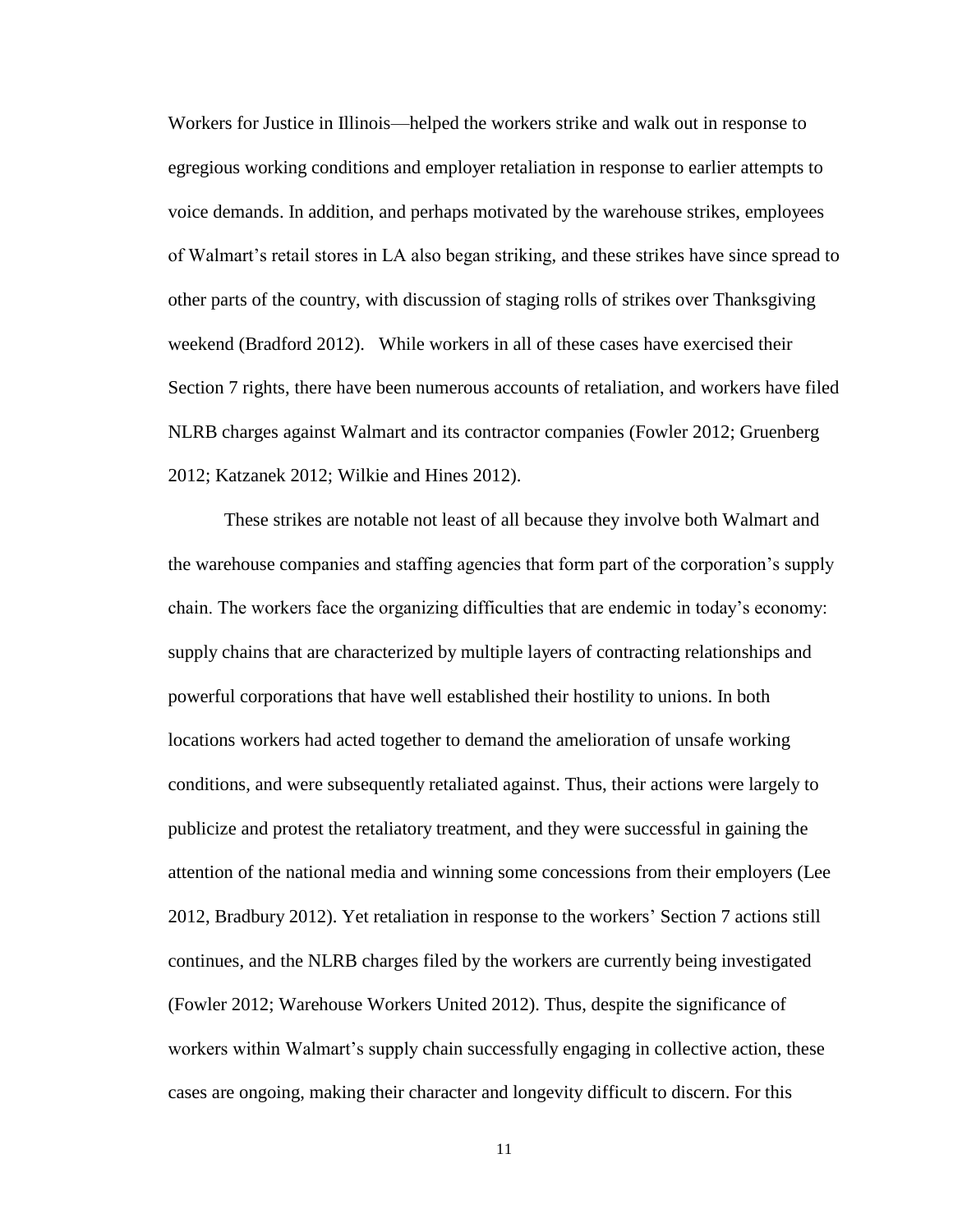reason, I use a case study of a workers' center—Somos un Pueblo Unido of New Mexico—which has used Section 7 with a great deal of success since 2008. This particular case, therefore, provides a clearer picture of the strategy, including its adaptation, evolution and potential implications.

#### The Case Study: New Mexico's Somos un Pueblo Unido

Somos un Pueblo Unido or "Somos" of Santa Fe, New Mexico provides an important case study for several reasons. First, the organization operates in a state that has a vulnerable workforce. Service jobs that support New Mexico's tourism industry, agriculture and natural resource extraction make up a large portion of the state's economy, and the state's immigrant workers are largely concentrated within these lowwage industries. While immigrants make up only around eleven percent of the state's total population, around 28 percent of immigrants in the labor force work in the service sector. Another 24 percent are employed in construction jobs (New Mexico Fiscal Policy Project 2008). Furthermore, there is evidence that immigrant workers in the state experience wage and hour violations at similar rates as those documented by researchers in other parts of the country. We surveyed immigrant workers in the Mexican consulate in Albuquerque, New Mexico during the summer and fall of 2012 and found that 27 percent of the respondents had experienced at least one wage and hour violation and that 17 percent had experienced physical or verbal abuse by their employers. These numbers are striking in light of the fact that New Mexico is often viewed as a state with an immigrantfriendly environment, which some researchers have theorized lessens the vulnerability of immigrant workers (Fussell 2011).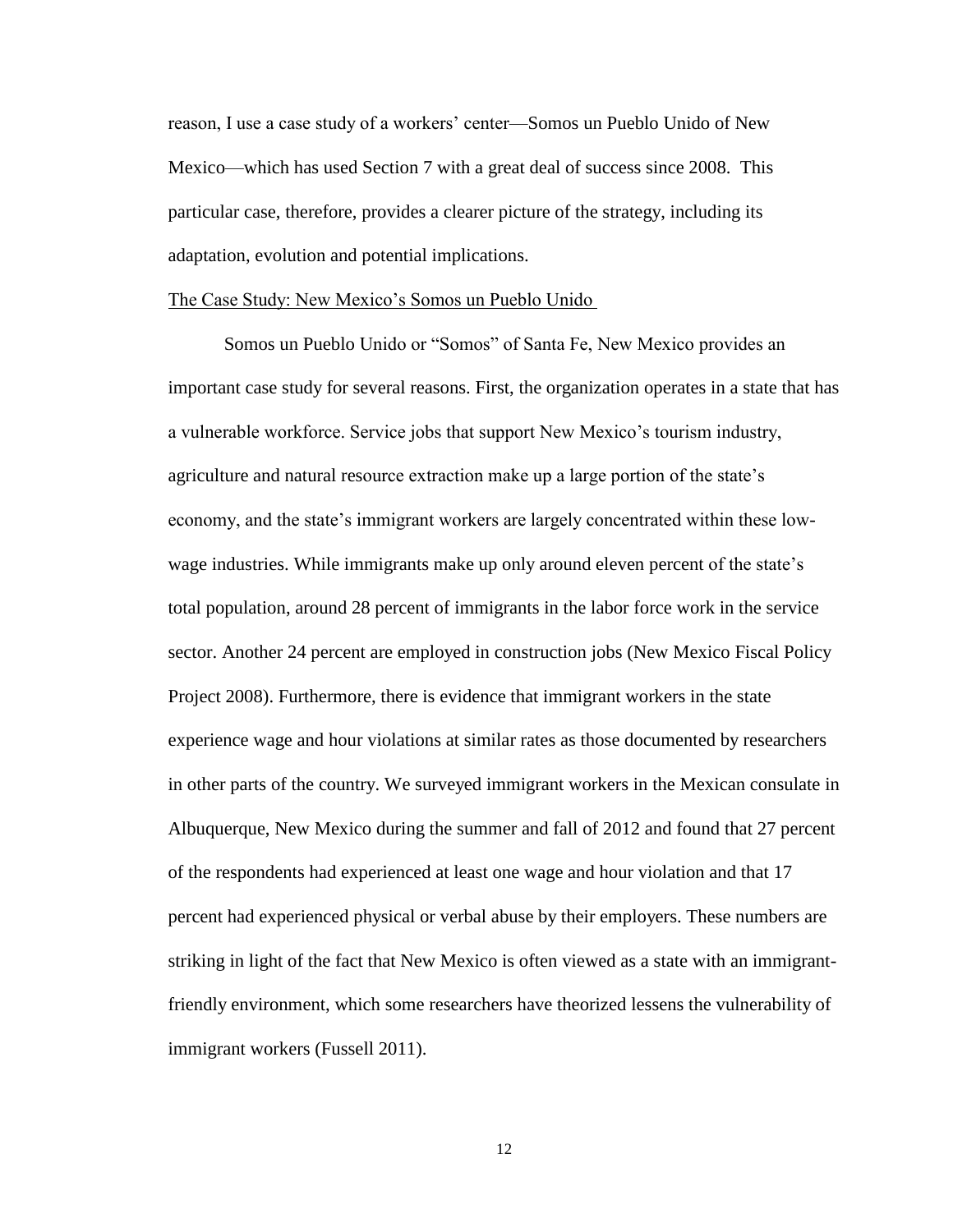Somos un Pueblo Unido of Santa Fe, New Mexico stands at the crux of this paradox. The organization is partially responsible for the policies which mark New Mexico as an immigrant friendly state, but they are well aware that these gains have not significantly improved the lives of immigrant workers. Indeed, a strong focus on workers' rights is relatively new to the Santa Fe organization, which has its roots in a small movement to pass a memorial in opposition to California's Proposition 187 in 1995. One of Somos's guiding principles is that trust between the immigrant community and the state—and especially law enforcement agencies—will translate into advancement in other aspects of immigrant life. Thus, one of the group's first campaigns was to pass a city council resolution in Santa Fe which limited the ability of local law enforcement agencies to cooperate with Immigration and Customs (ICE) agents. Without this protection and the increased level of trust it brings between the police and the community, the staff of Somos believe there is little to be done to help immigrants who may face substandard conditions in the workplace.

Today, Somos mirrors the key elements of workers' centers as defined by Janice Fine (2006): community-based organizations that engage in service delivery, advocacy and organizing. While maintaining a network of collaborative and supportive organizations, Somos remains unaffiliated with the larger networks of workers' centers such as the National Day Labor Organizing Network, and the Interfaith Coalition for Workers' Rights that are prominent in other parts of the country. The group operates largely out of Santa Fe, yet the staff—around seven to ten people—travel throughout the state, and help to organize around local issues as well as larger state-wide projects. As Fine argues is true of many workers' centers (2006), many of their accomplishments have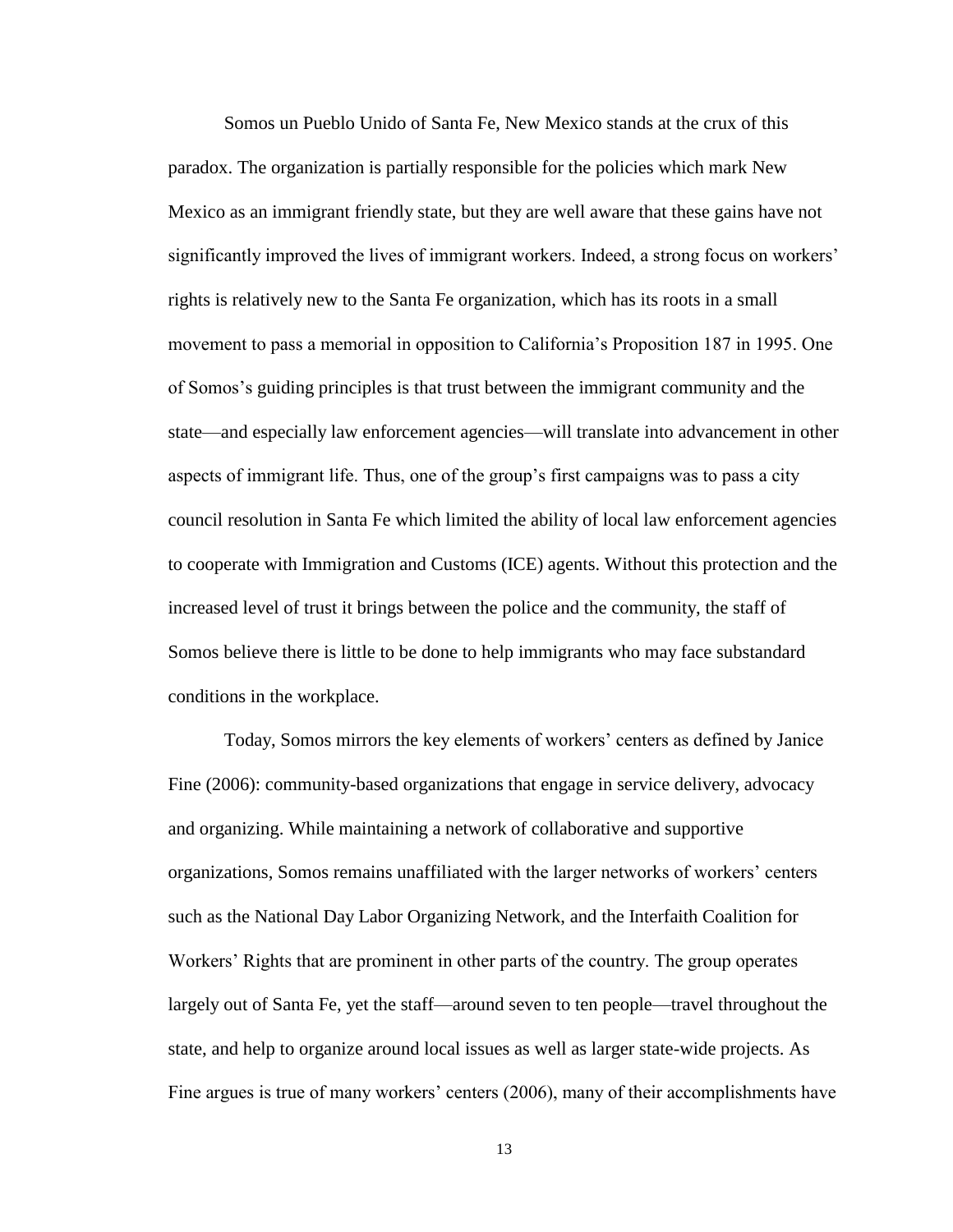been in the policy realm. Immigrants' access to the state's universities and their ability to obtain drivers licenses were the victories of coalitions in which Somos was heavily involved, and both policies distinguish New Mexico's immigration policies from neighboring states with more restrictive policies such as Arizona.

Yet, it is not only Somos's accomplishments in the policy realm that make it an important case study. While the Walmart cases described above have only recently started, Somos has been using the protected concerted activities clause of the NLRA since 2008. Essentially, the group helps workers act collectively to make demands on their employers, and in the case of employer retaliation, helps them to file a charge with the NLRB. The majority of their cases have resulted in successful outcomes for workers, most often through settlements. Drawing largely from their expertise in other areas, the group's earlier organizing successes in low-wage workplaces throughout Santa Fe have developed into a honed and practiced strategy, and the NLRB itself seems to view the organization's use of Section 7 as a model. Upon the recent launch of an effort to inform workers of their nonunion rights under the NLRA, the agency featured Somos and one of their cases on their website ("Protected Concerted Activities"). Finally, it was the collective action of immigrant workers that sparked the use of this method, thereby shedding light upon an unrecognized contribution of immigrants to the labor movement.

# <span id="page-19-0"></span>**Methods**

This ethnographic study of Somos un Pueblo Unido evolved through a cooperative relationship that started when we began to carry out a survey in the Mexican consulate system in New Mexico on behalf of the organization. This relationship resulted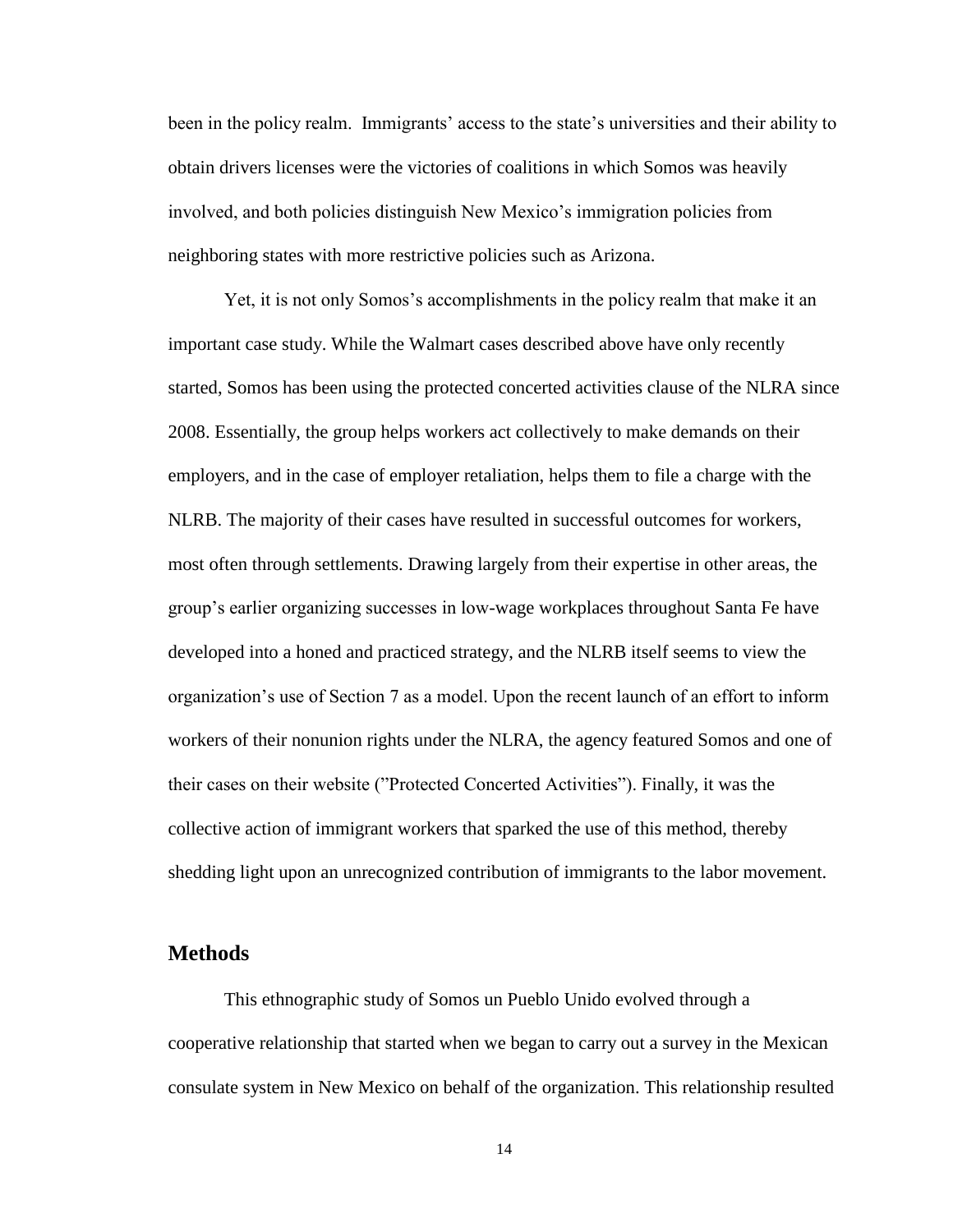in extensive access to the organization, and through this time with them, I learned of their use of the NLRA. It was clear that the strategy presented an innovation, and I therefore designed this thesis project to explore the organization's evolution toward this tactic. While initially, I planned an interview-based study, eventually I was invited to participate in the organization's Wage Theft Working Group, a group formed to address problems with the enforcement of the state's minimum wage laws, and the workers' committee meetings that are further described below. Through these meetings, I observed the group's strategic discussions, and I witnessed their efforts with workers, and the efforts of the workers themselves. Thus, while a small number of formal interviews with the staff informed my presentation of the group's history with using the NLRA, this thesis is based largely upon participant observation over the course of a year and a half.

## <span id="page-20-0"></span>**Somos un Pueblo Unido and Section 7 of the NLRA**

#### The Hilton Case

Somos staff had anecdotal evidence that immigrants in New Mexico had been experiencing workplace abuses similar to immigrants in other parts of the country (Bernhardt et al 2009; Bobo 2009). From the start, Somos helped members deal with wage problems on an individual basis, but they were aware that this was not creating institutional change in the same way that some of their other campaigns had. In 2004, the group became a key part of the Living Wage Network, a coalition committed to passing and maintaining a living wage law in Santa Fe. The law was passed, but in the first weeks of its implementation, many employers retaliated against workers who now needed to be paid higher wages. A group of McDonald's workers who experienced employer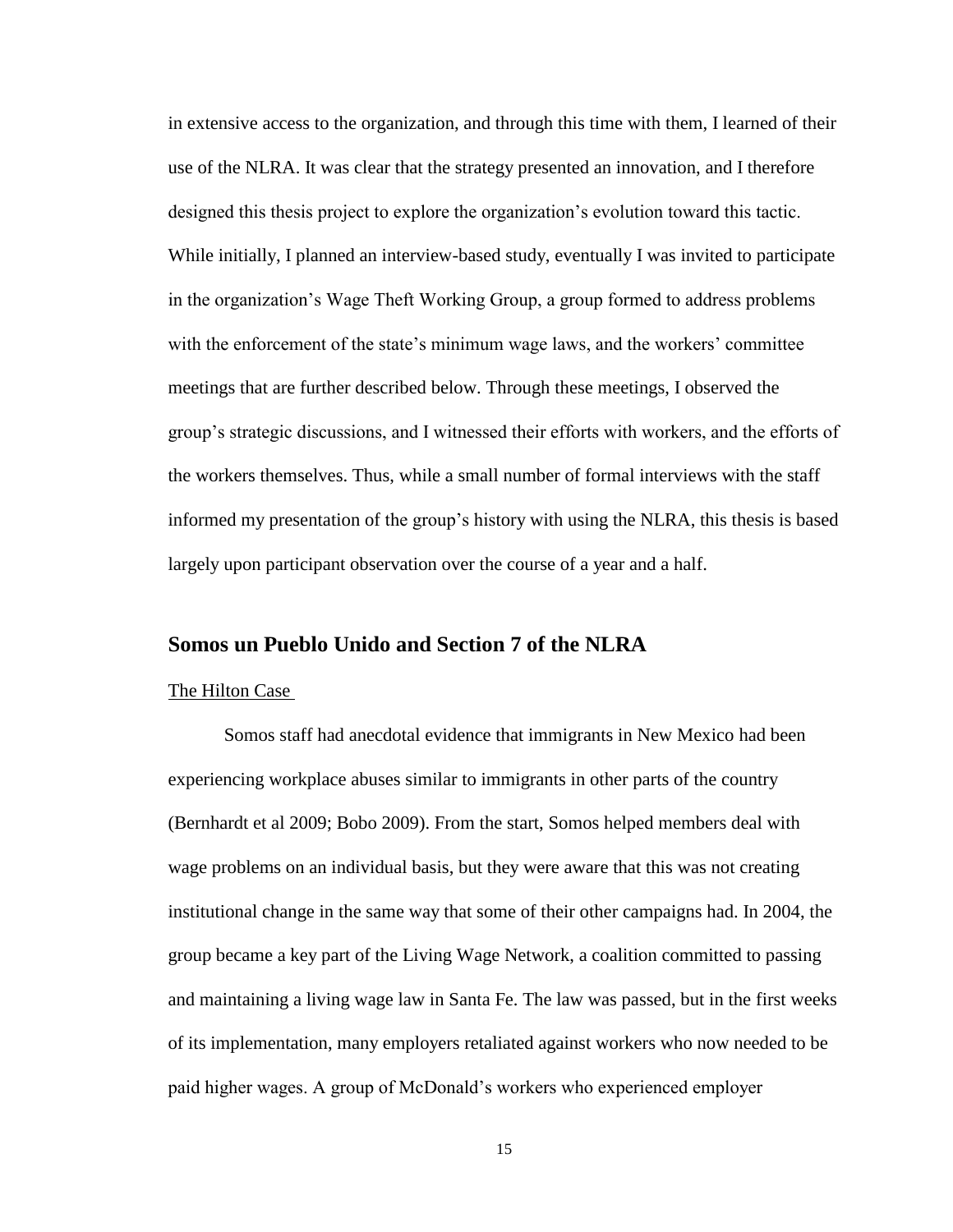retaliation came to Somos for help. Because the Santa Fe minimum wage law includes a provision which protects workers from employer retaliation for asserting their right to the new living wage, Somos helped them sue for wrongful termination and publicized the case.

Somos director Marcela Diaz now views their support of the McDonald's workers as their first experience with worker organization. Yet it was another situation a few years later that spurred their evolution into a workers' center. In 2008, 14 female housekeepers at the Santa Fe Hilton hotel decided to voice concerns about their working conditions with management. While conditions had always been substandard, a change in management resulted in an increased workload. Once they were expected to clean around 23 rooms per a seven-hour shift, and work with harsh chemicals without protection, the woman collectively refused to work until a manager heard their concerns. When they demanded to speak with their manager, a human resources employee told them that they needed to return to work unless they wanted to be fired. They refused and were subsequently fired.

Afterward, they all went to the office of Somos un Pueblo Unido although none of the women were members of the organization at the time. The staff thought that the women had few options for recourse. Noting that the employer may have had every right to discharge them, the organization nevertheless encouraged the women to stick together. If the women stayed on the same page they would at least be able to hold a press conference and publicize the story. Getting press coverage was nothing new to the organization, which had used publicity tactics heavily in other campaigns, including the McDonald's wrongful termination suit. After speaking with several attorneys, Somos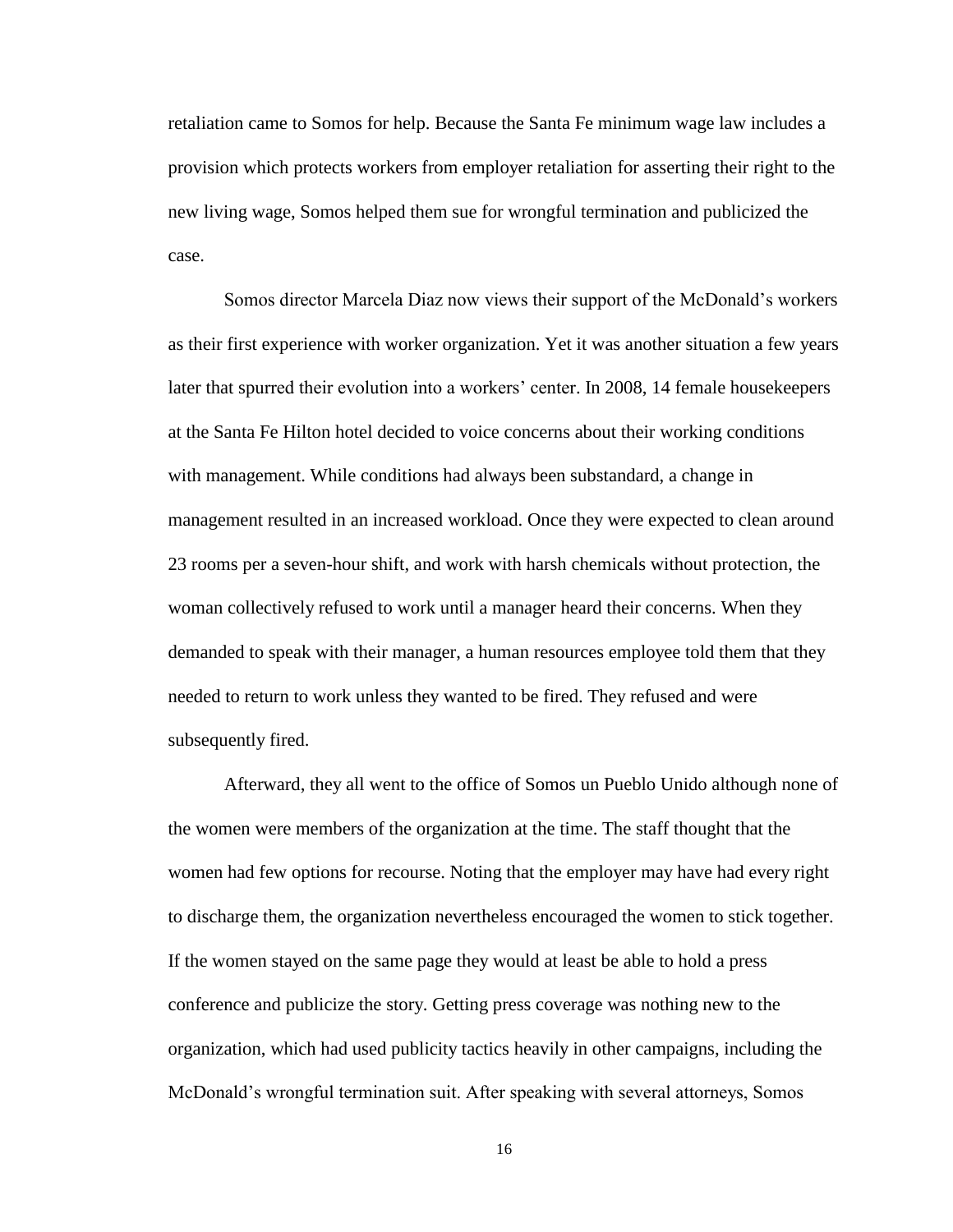staff helped the women to write a letter to their employers, asking to come back to work. They stated that they had collectively acted in order to discuss various working conditions and that all they wanted was a meeting. The Hilton management denied them their request to return to work.

While they remained doubtful that there were any channels for legal redress, the staff members were convinced that the press would not cover the women's story unless official complaints were filed. Thus, Somos and the attorneys sifted through the women's stories, looking for potential legal grievances. They filed an OSHA complaint because the women had to use harsh chemicals and were not provided protective gear. They filed an EEOC complaint, but were worried that discrimination would be difficult to prove, since some women who had not acted with the group were also immigrants. Finally, a recent graduate from the University of New Mexico law school who had begun to practice labor law reviewed the case and realized that the women had technically gone on strike. They had not clocked in that morning, and refused to do so until the manager agreed to speak with them.

The Santa Fe Hilton housekeepers had—without knowing it—mobilized their Section 7 rights, which states that workers can "engage in other concerted activities for the purpose of collective bargaining or *mutual aid or protection*." When they were fired, it was in direct violation of Section 8 of the NLRA which prohibits employers from retaliation for protected concerted activity. The Section 7 provision is well known for its ability to protect workers who are attempting to organize or to obtain a collective bargaining agreement, yet its implications for nonunion workers who are acting concertedly to improve their working conditions has largely gone unnoticed by both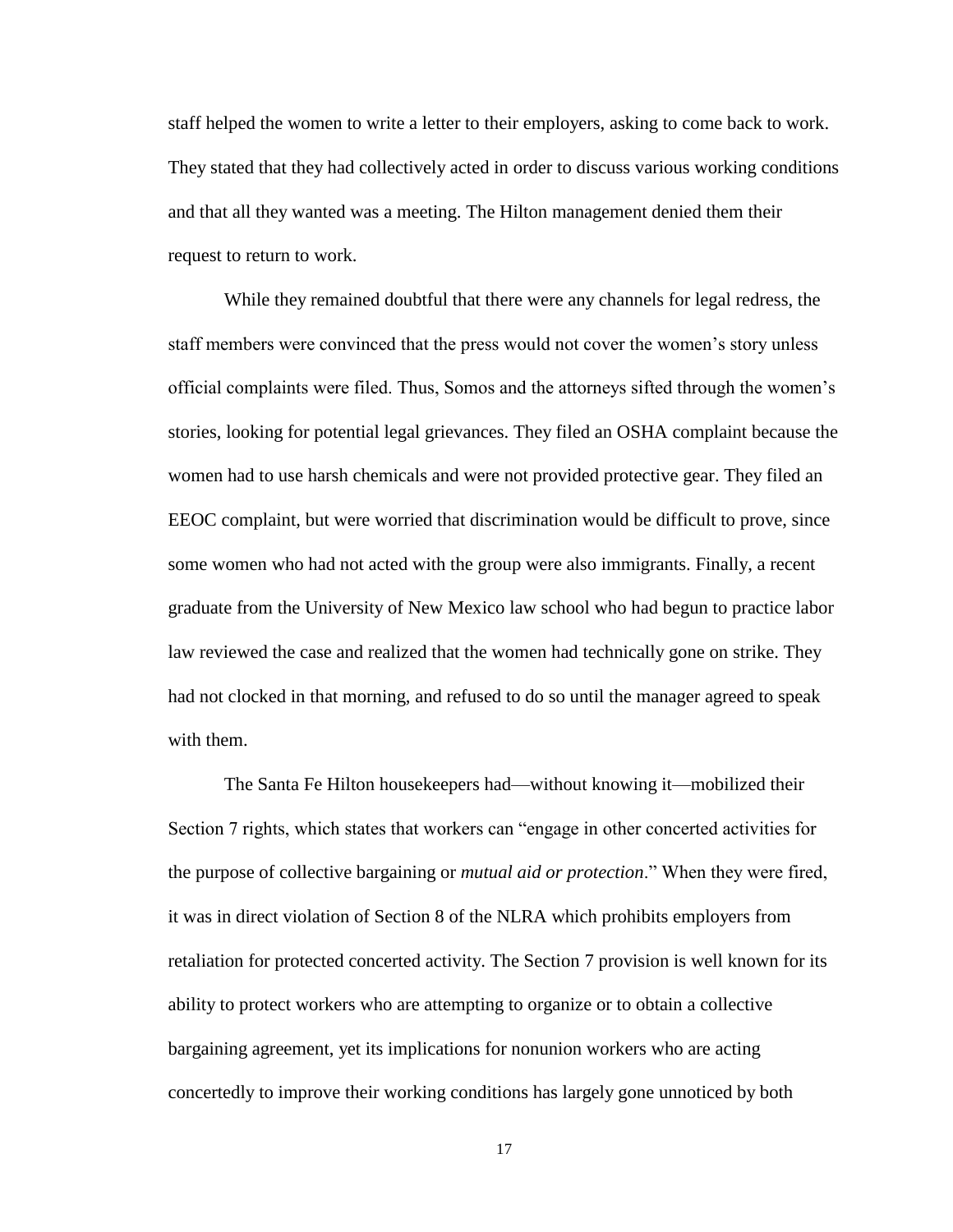academics and activists, although a few legal scholars have written on the subject (Morris 2005; Summers 1990). Finally, very few workers or employers seem to be aware that nonunion workers are protected in their collective efforts to alter their own working conditions (DeChiara 1995; National Employment Law Project 2011).

Surprised at the lawyer's finding, Somos staff immediately spoke with the local NLRB office in Albuquerque. After they were encouraged to file a charge, the next step was to have one of the women come forward to sign their name as the main complainant. Since all of the women were undocumented, this was considerable cause for concern, but one woman stepped forward, and from that point on acted as the main representative of the group. The NLRB investigated, found that there had likely been a violation of the Act and filed a complaint against the Hilton. Somewhat unexpectedly, the letter that the workers had written to the Hilton management was a key piece of evidence in the investigation. At this point, the group began publicizing the case. They held protests outside of the Hilton, during which the women taped their mouths shut and wore signs which stated that they had been fired for speaking up about their working conditions. Director Marcela Diaz stated that the publicity resulted in a wellspring of support for the workers and increased donations to Somos.

Once an NLRB complaint has been issued, parties can come to a settlement with the aid of the Regional Director, and most cases end in settlements. In the case of the Hilton workers, they did not come to a settlement until the day of the hearing in front of the Administrative Law Judge. The workers and Somos staff had struggled with the thought of settling. Because they were uncertain of the amount they should push for, the staff reached out to a contact they had with UNITE HERE, and asked for help. He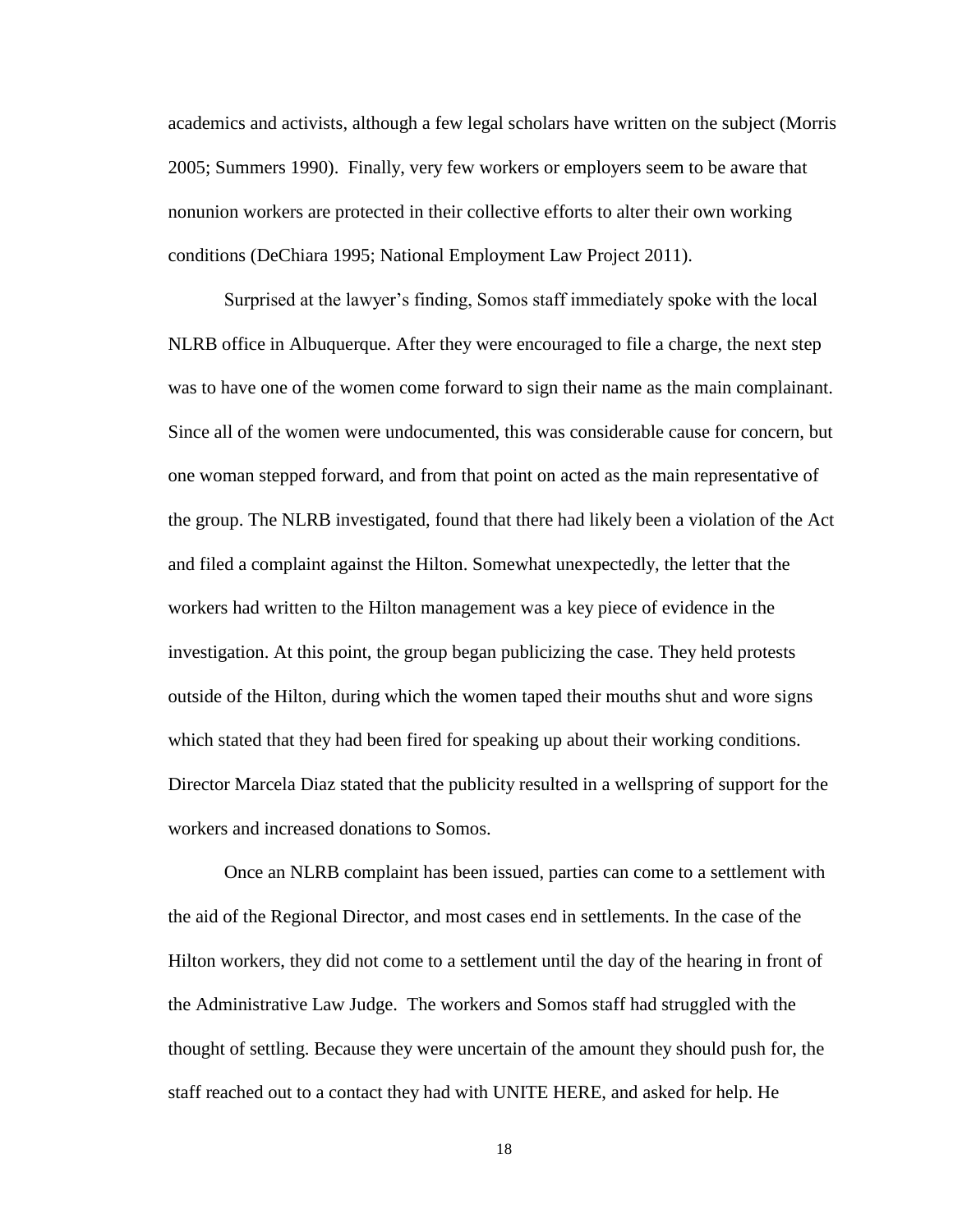explained that the usual remedies for a violation of Section 8 are back wages (the wages the workers would have received had they not been fired in the first place) and reinstatement. After the years of poor treatment, most of the women were not interested in reinstatement, and many of them had already found other jobs, or had left the state. Yet, the contact at UNITE HERE encouraged them to push for reinstatement. In these cases, because the employer rarely wants to hire back workers they view as troublemakers, they will fight to pay a higher settlement in lieu of reinstatement. In the Hilton case, the amount was \$32,000, which the women agreed to divide between themselves (Baltazar Martinez 2008).

In the wake of the settlement, having followed the union leader's advice, the Hilton workers and Somos members discovered another advantage to the NLRB process. While employers may use the reaching of a settlement to show that there had been no wrongdoing on their part, another typical NLRB remedy is to require the employer to post a notice in the workplace, which states that they violated the rights of their employees. It lists the names of the individual victims, and then it lists all of the employee rights under the NLRA. Again, Somos was ready to publicize. They blew up a copy of the notice and had another press conference to share the workers' victory.

#### Somos and Santa Fe after the Hilton Case

Somos now argues that immigrant workers have little to lose and much to gain by organizing. Yet it was the Hilton workers themselves, after experiencing worsened conditions in the workplace that sparked the new recognition of rights—and subsequently, the ability to claim them. This is consistent with the literature on legal mobilization, which has shown how changes in conditions can spark changes in rights-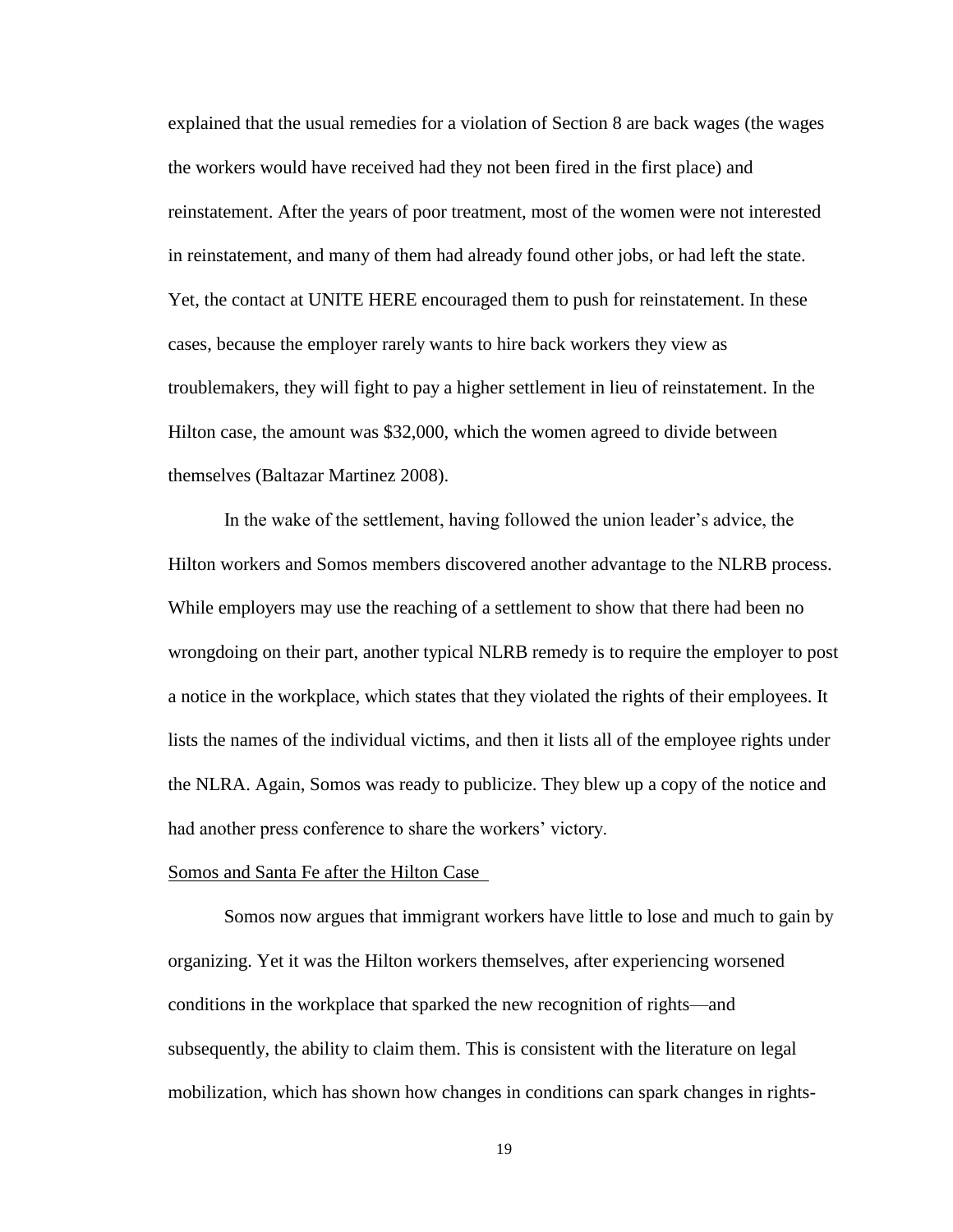consciousness and subsequently, the decision to claim certain rights (Zemans 1982). In this case, combining rights-claims with previously mastered publicity tactics led the group to a powerful new strategy. The show of support from the community at large emboldened the Hilton workers, and the organization. According to Director Marcela Diaz, until the Hilton case,

We didn't know that we could organize. I mean we always would say 'you have the right to organize,' but what did that mean? We didn't know what that meant. You know, even in our little pamphlets, it would say 'You have the right to organize without being retaliated against,' but we didn't know what the recourse was, we didn't know that that actually meant something. We just figured that it meant with a union. After Hilton, we would explain it to people by saying, 'these women were acting like a union without even knowing it.'

The Hilton case, therefore, lead the organization to realize what it *meant* to be able to organize. No union necessary, workers can act together and know that they are protected in doing so. It was not only Somos and its members that were bolstered by the case. The group reports that it was a "moment for immigrant workers" and that the Hilton experience encouraged many workers who previously were afraid, and felt that any sort of resistance to their conditions was futile. Drawing from the wide press coverage, some workers in other hotels reportedly used the Hilton example to gain leverage with their employers. Somos was contacted by new donors, and some unions which were interested in the case, resulting in an increased sense of legitimacy as an organization helping workers.

Perhaps the most important outcome of the Hilton case is that Somos began helping workers who came to them with problem in their workplace by encouraging them to form small "workers' committees" with their coworkers. Guided by their experience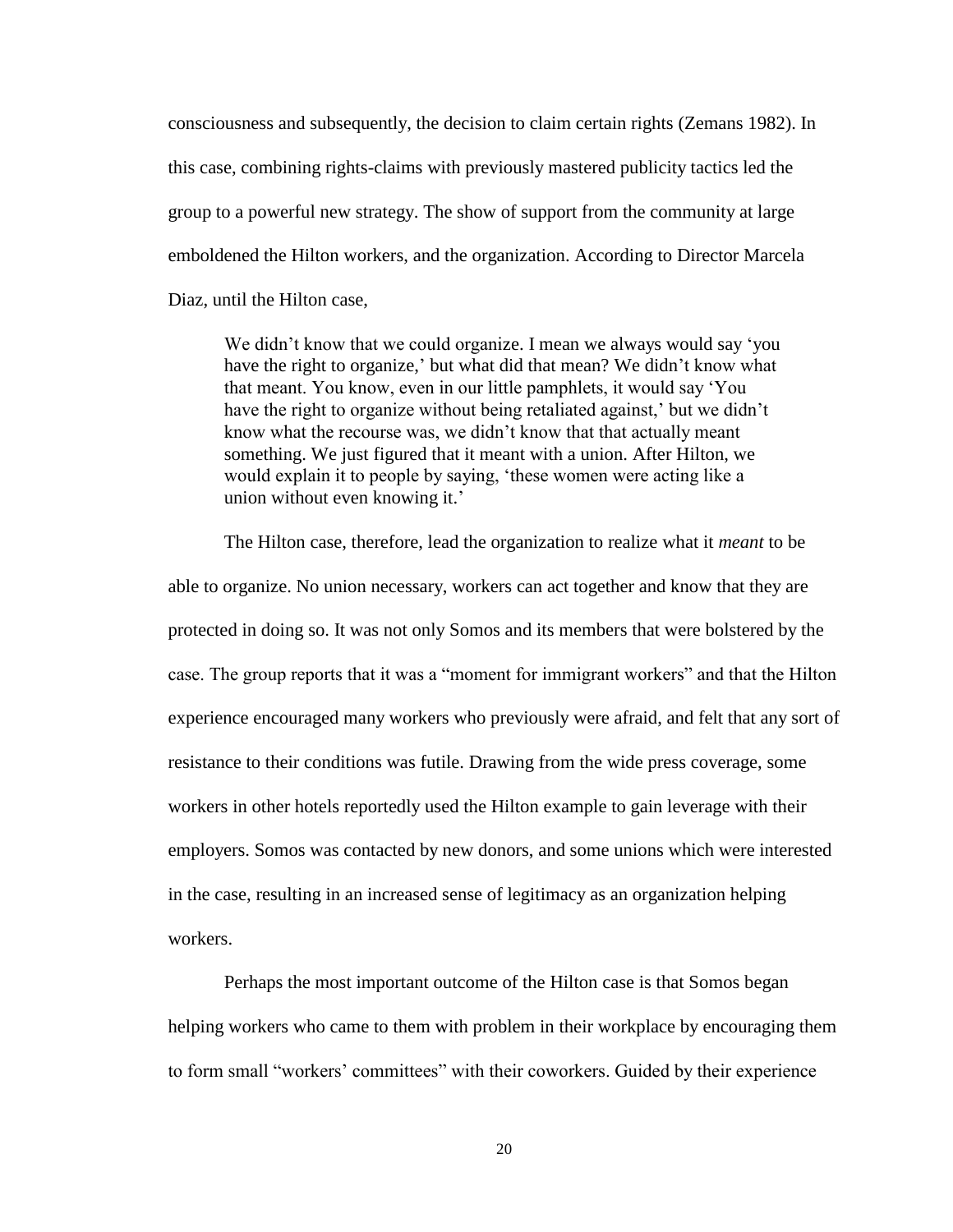with the Hilton workers, Somos helps newly formed committees to immediately send a letter to their employer stating that they had formed a committee, that they are acting collectively and that they would like to meet to address X, Y and Z working conditions. If the employer retaliates by terminating the committee members, or subjecting them to unfair treatment, Somos now knows the NLRB procedures. What started as a process of organizational search and a trial-and-error strategy became a honed method. After all, organizations learn from direct experience and Somos is clearly learning by doing (March and Olsen 1976; Levitt and March 1988). Ad-hoc techniques which had successful outcomes—such as writing employers to voice concerns, and thereby documenting the workers' concerted activities—are now efficiently applied to every case. Somos has a formula for the letters which declare the committees' collective nature, while stating the specific working conditions that they wish to address. The organization has learned through their cases that demonstrating these two elements are crucial aspects both for cases to be considered by the NLRB, and for successful outcomes.

Since Hilton, there are now 20-25 Somos-affiliated workers' committees operating in Santa Fe. While Somos continues to engage in other issues, the formation of workers' committees has become central to the organization's operations. On May  $1<sup>st</sup>$ , 2012, the organization opened the United Workers' Center of New Mexico, giving a formal name to what they had been doing for years, and beginning an effort to extend Somos's organizing and service work to non-immigrant workers as well. The Workers' Center has a standing workers' committee which serves to support the workplace-based committees throughout Santa Fe, and to encourage the formation of new ones. Members of the worker committee frequently tell their own stories about workplace organization to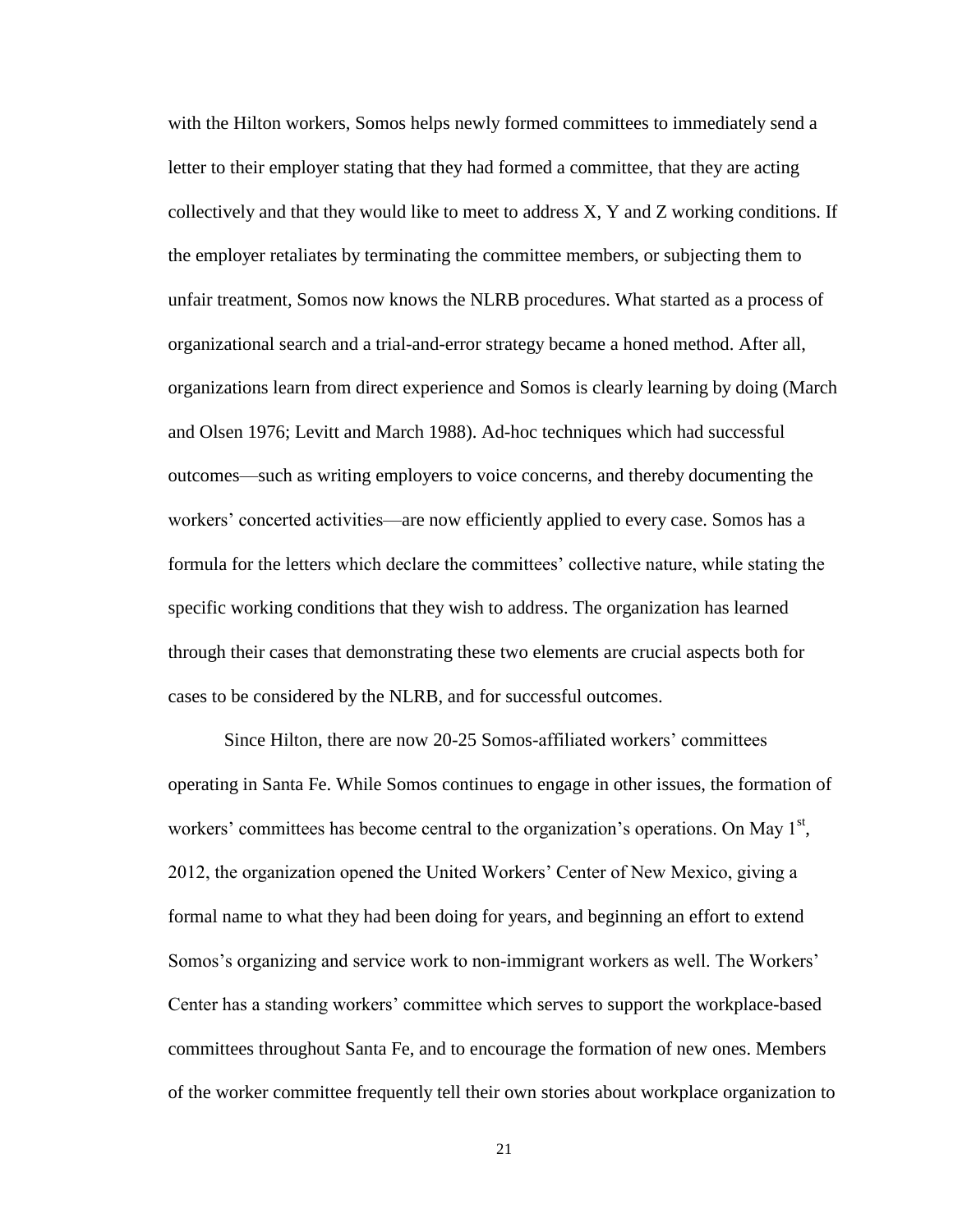potential new members, help newly formed committees with letter-writing and strategies, and in the case of an NLRB suit, help prepare them for testimony and for publicity. Somos insists that all workers who accept their help agree to speak in front of the press. The cases themselves, they argue, will not result in broader change if the larger community remains unaware of them. The meetings include discussions and reminders of workplace rights, and often include the videotaping of a "*derecho del día*," in which a committee member speaks about a specific workplace right.

Somos staff and members report that sometimes committees are successful without going through the NLRB process. Success means that the conditions in the workplace are improved, and that the employer does not retaliate against the workers who have formed a committee. If the employer does retaliate, then Somos helps them to file a case. There have been eight different NLRB cases, and six of those have been successful, although not without challenges. While many employers seem eager to avoid any discussion of the workers' legal statuses, one case that is still open has wound its way through the NLRB process, and has now been heard by the Board itself. This case involves the company that provided janitorial services to the Santa Fe Public School District. After female janitors had been subject to sexual harassment by a male supervisor, the workers organized to voice their complaints. When the supervisor was dismissed and conditions improved, the workers thought they were successful. However, when the time came to renew the workers' contracts for the next school year, the company did not renew any of the workers who had joined the workers' committee. The Administrative Law Judge (ALJ) and now the Board itself found that the reason the workers' were not instated for the new school year was in retaliation for their collective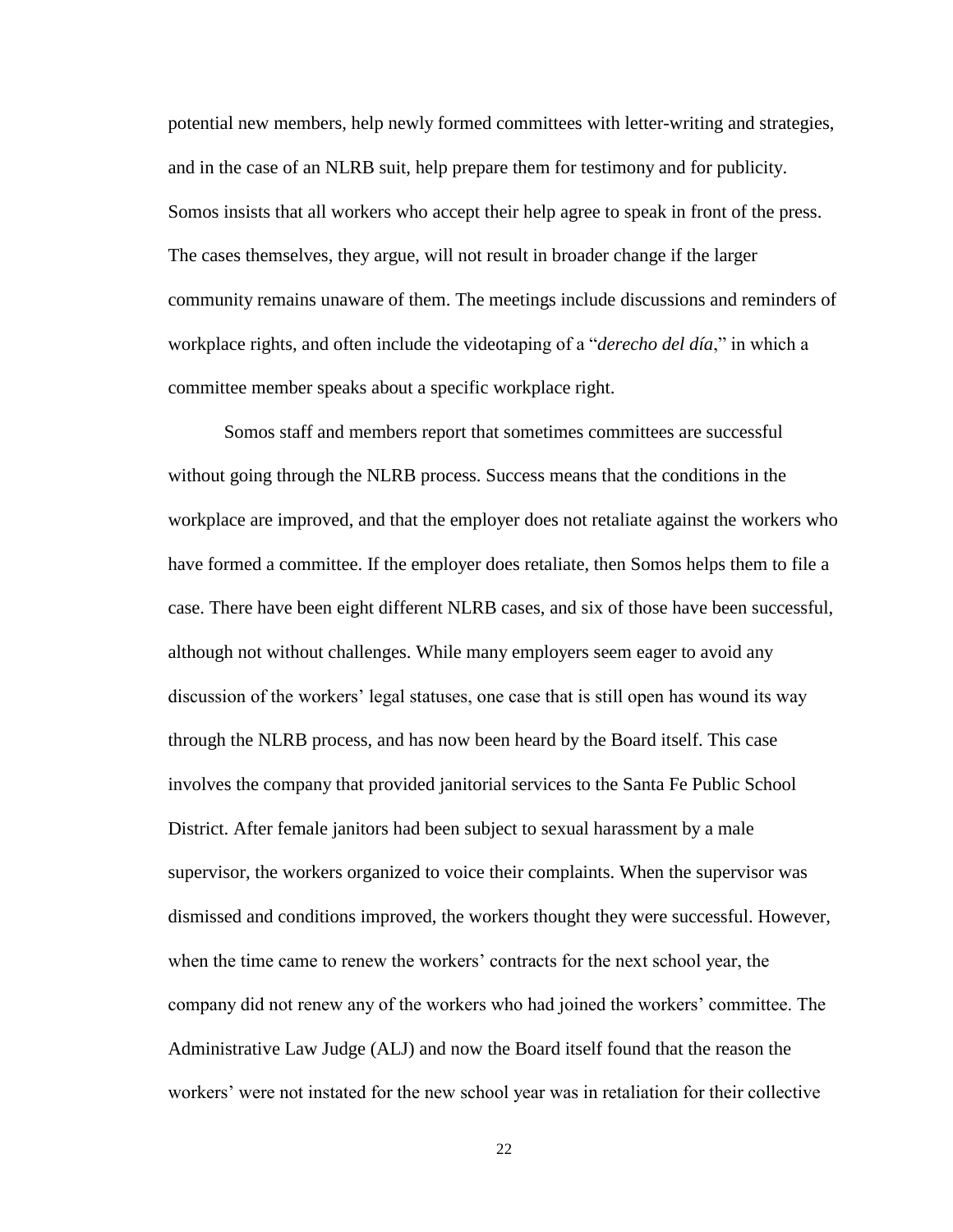action. The employer, however, insists that they were not asked back because of their legal statuses. The employer has asked the Board to rehear the case, and the workers are still awaiting their remedies.

This case is the first one in which the Supreme Court's decision in *Hoffman Plastics* and the NLRB's subsequent *Mezonos Maven Bakery* have played a role. *Hoffman Plastics* is a 2002 decision in which the Supreme Court ruled that undocumented immigrant workers whose rights are violated under the NLRA may not be eligible for the standard remedies of back wages or reinstatement if they had presented fraudulent documents to obtain the work in violation of the 1986 Immigration Reform and Control Act (IRCA). In 2011, the Board issued their decision in *Mezonos Maven Bakery* and followed—although not without critical commentary—the Supreme Court's ruling and clarified that back pay cannot awarded to undocumented immigrant workers, even if it was the employer, rather than the employee, who violated the IRCA. While the group is aware that typical NLRB remedies may no longer be available to immigrants without documentation, they also point out that it is the employers who must prove that a worker was in the US illegally, and that they are frequently hesitant to delve too deeply into their own hiring practices.

Although this case remains open, Somos staff frequently use this case as an example of the empowering nature of the actual legal process. To date, this is the only case in which the parties did not settle, and had to go before an ALJ. Despite the fact that the case remains open and its outcome is uncertain, the hearing process was elating for the workers who testified: The CEO and other managers were flown in from California,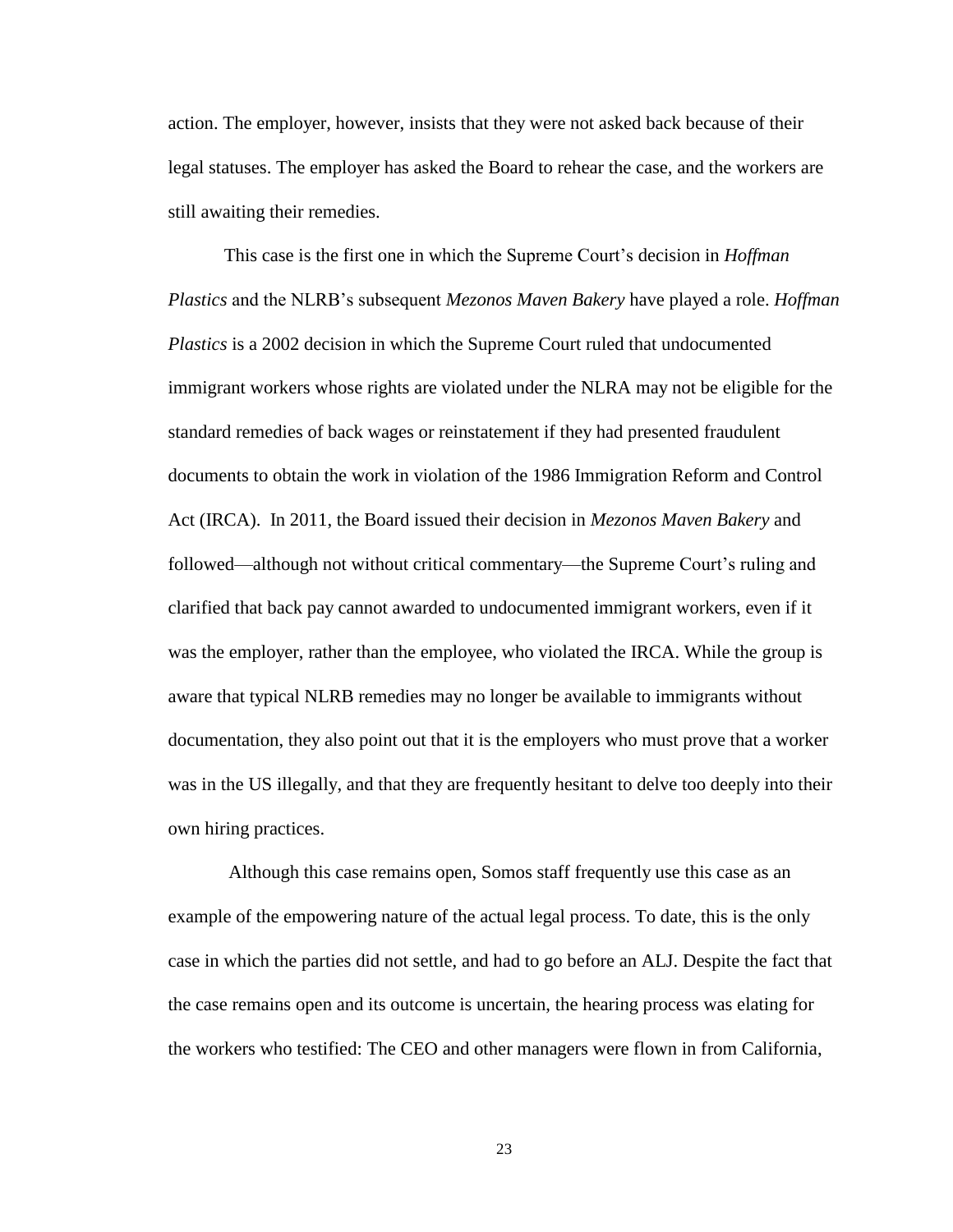and the workers were able to tell their stories in front of them, with the government there representing their interests.

Despite the group's clear beliefs regarding workplace rights, they do not cross the line into naiveté. The group is well aware that passing worker and immigrant friendly legislation does not mean that it will be enforced, or that rights—in the NLRA or otherwise—are unlimited. There are limits, and just as they found creative ways to use the law, so too will employers. In another recent case, a worker in a restaurant was fired after complaining to his boss about working conditions generally. When he went to the Somos office, they found they could not help him through the NLRB process because he had acted alone. Yet, when they probed more and discovered years of wage violations, they helped the workers who were still employed to form a workers' committee. They initially helped the workers file a complaint with the New Mexico Department of Workforce Solutions. Yet, in the meantime, the workers were fired and the case stalled in the agency. The owner of the restaurant then filed for bankruptcy, and opened a new restaurant under a different name. While the bankruptcy proceedings stayed the case that the workers filed with Workforce Solutions, it could not stay the NLRB proceedings. Thus, while the workers' wage claims remain tied up in the bankruptcy proceedings, they have already received settlements from the NLRB case. Determined the workers receive the back wages from the wage violations as well, Somos found a lawyer with a specialty in bankruptcy proceedings to help with the wage violation case.

While Somos has had more NLRB cases than those described here, these cases have become part of the group's organizational narrative. Through the successful Hilton case, the group found a powerful new tool for organizing. Aside from this, the case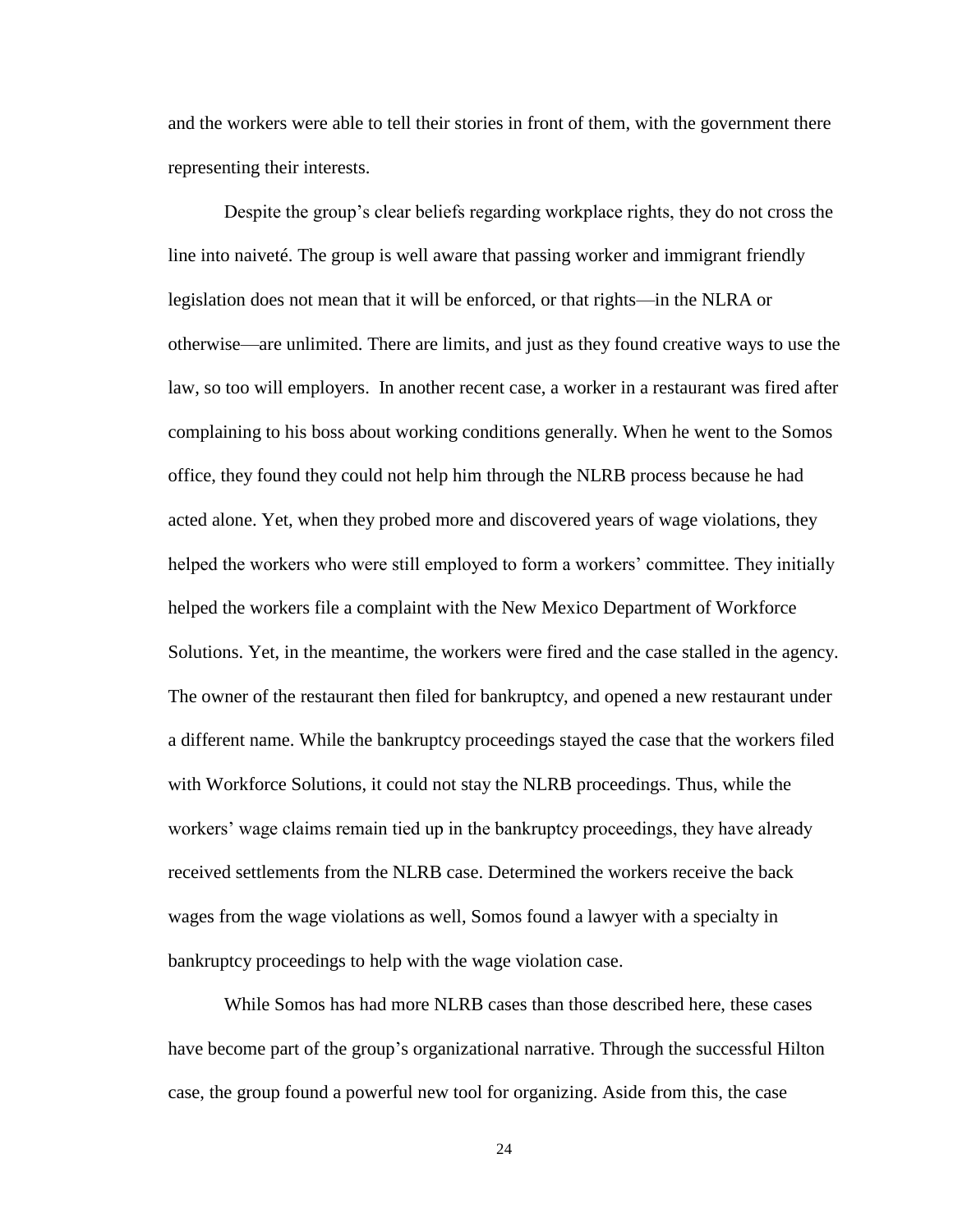brought Somos publicity and legitimacy in the labor world, and emboldened the Santa Fe immigrant community. The janitorial company case is the first case to go all the way to Board, and was the first in which the workers were able to testify in front of their employers. Both this case and the restaurant case are examples of how employers may fight against workers' organization. Employers use immigrants' legal statuses as a reason for discharge and it is likely that Somos will continue to deal with the repercussions of the *Hoffman Plastics* decision. Other employers find different tactics—such as filing for bankruptcy—that add complications to cases. Yet, *Somos* continues to organize, and every year more workers' committees are formed throughout Santa Fe.

Somos's use of Section 7 of the NLRA to help non-unionized, immigrant workers form workers' committees was due to a strong belief that immigrant workers have little to lose, and much to gain by acting collectively. Workers at one committee meeting voiced their opinion that fearing discharge is no reason not to act: Most of them are treated so poorly that an arbitrary discharge seems likely at almost any moment. Complementing this view is the conviction that problems in the workplace affect workers of all stripes, and that immigrants should be incorporated into the labor movement because of their status as *workers,* irrespective of their immigration status. Somos acts on this belief often, and seems to take it for granted that community members and other workers will react with solidarity when the plights of immigrant workers are publicized. Press conferences and other forms of publicity are a key component of the group's strategy. As the Hilton case showed, the people of Santa Fe often react with donations and vows to cease giving service to unscrupulous employers.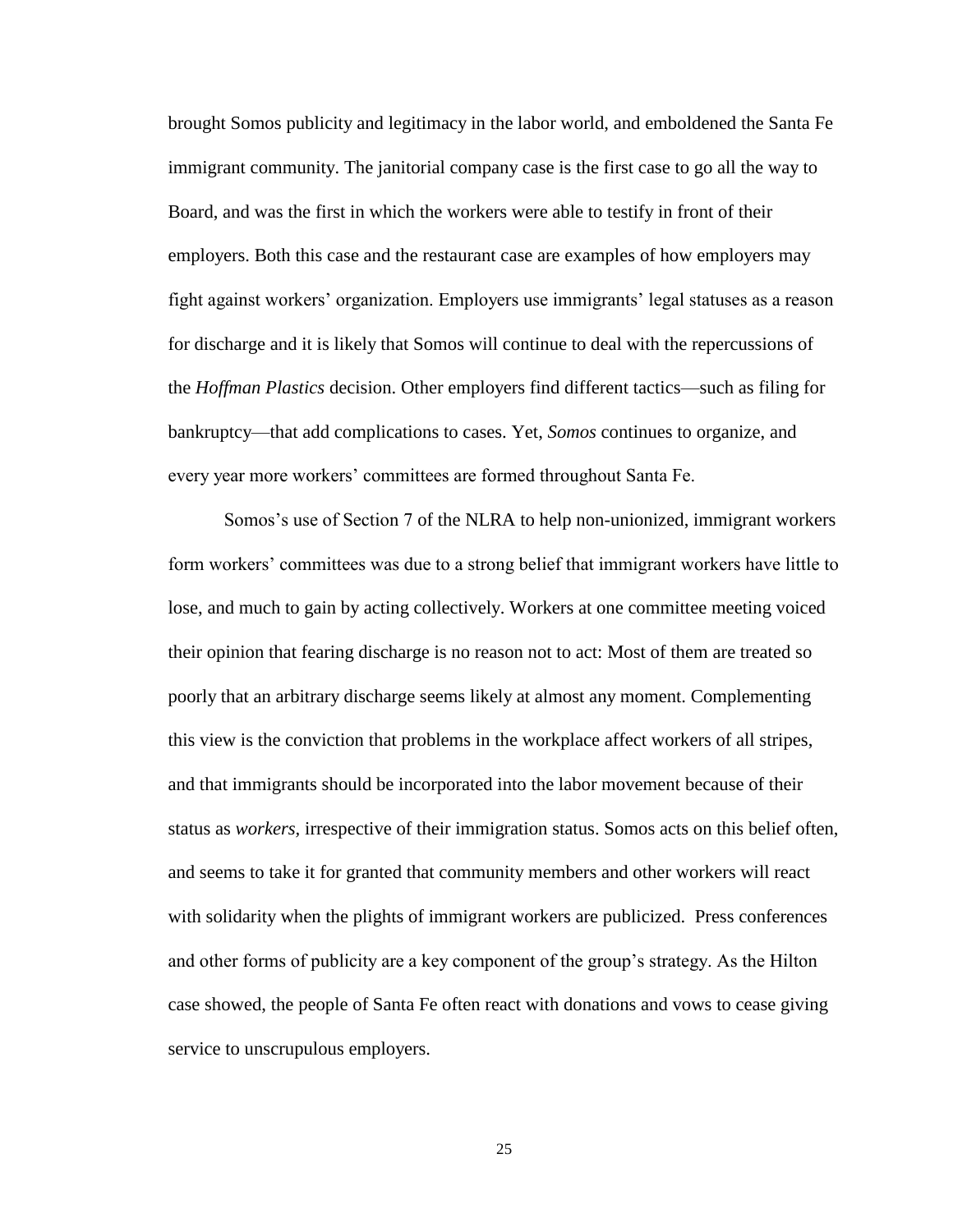The belief that workplace rights apply equally to all workers, including immigrants, motivated Somos's drive to help the Hilton hotel workers. While the group felt that the women may have been legally discharged, they also continued searching for legal recourse. This search led them to Section 7, which the group now views as a powerful organizing tool, not least of all because workers are informed that "they don't need a union to organize and act together." Most importantly, the organization views this tactic as a separate tool from their earlier years when they helped workers on a case by case basis. Because of the publicity tactics, and the proactive formation of workers' committees, Somos believes that the use of Section 7 is beginning to change the workplace dynamic throughout Santa Fe, and they recount stories of the way that workers' mentions of the Hilton case, or other ongoing cases provide leverage for workers who are beginning to organize in their workplace, or the way that powerful people in the community write to say that they are no longer patrons of the business that is currently being publicized as a bad employer.

#### <span id="page-31-0"></span>**Practical and Theoretical Implications**

#### Outside of New Mexico

While Somos seems to be one of only a handful of organizations which encourages the proactive organization of workers into workers' committees, other organizations around the country have helped workers who have acted together—without knowing their right to do so, much like the Hilton workers—and have been subsequently discharged. For example, in 2008, Austin Texas's Equal Justice Center helped workers in a countertop factory file an NLRB complaint after they had complained about not being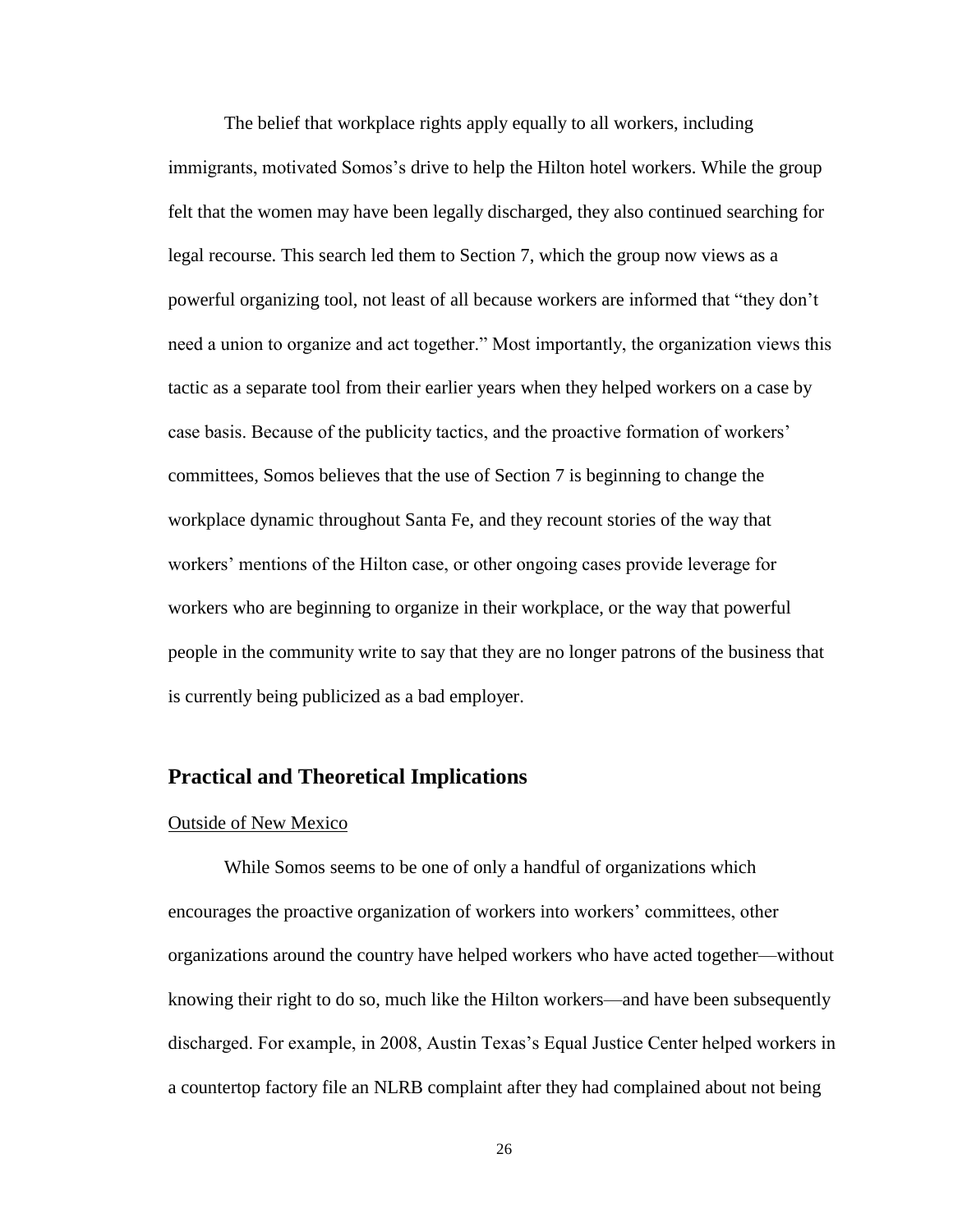paid overtime wages for years. The workers—all Mexican immigrants—successfully received their back wages. Aside from immigrant workers, and workers' centers and legal clinics, the NLRB itself seems to be encouraging this use of the Section 7 provision for non-unionized workers. On June  $18<sup>th</sup>$ , 2012 the Board launched an outreach initiative with the purpose of educating more workers' (and employers) about the rights of nonunionized workers.

The use of Section 7 by other non-union groups and the recent actions of the NLRB raise the questions of whether Somos's strategies are generalizable or scalable to other parts of the country in any broad sense. Are these cases isolated events that may help the workers directly involved but will stop short of any sustained movementbuilding? At first glance, many of these cases seem to be ad-hoc and separated from any broader movement. Yet, there is evidence that the common denominator among organizations that have utilized the Section 7 strategy is a direct or indirect connection to the traditional labor movement. Somos received advisory support from contacts in unions, and other workers' centers which have used Section 7 similarly had connections to the traditional labor movement through former union officials who had left in order to try and help nonunion workers. Moreover, in a separate paper I used the NLRB's online topical index to identify all of the Board's nonunion Section 7 cases from 1992 through 2010, and a longitudinal Poisson analysis showed that these cases were associated with union density. This suggests that workers file protected concerted activities cases where there is sufficient knowledge of the Act and its applications for both union and nonunion workers (Garrick 2012).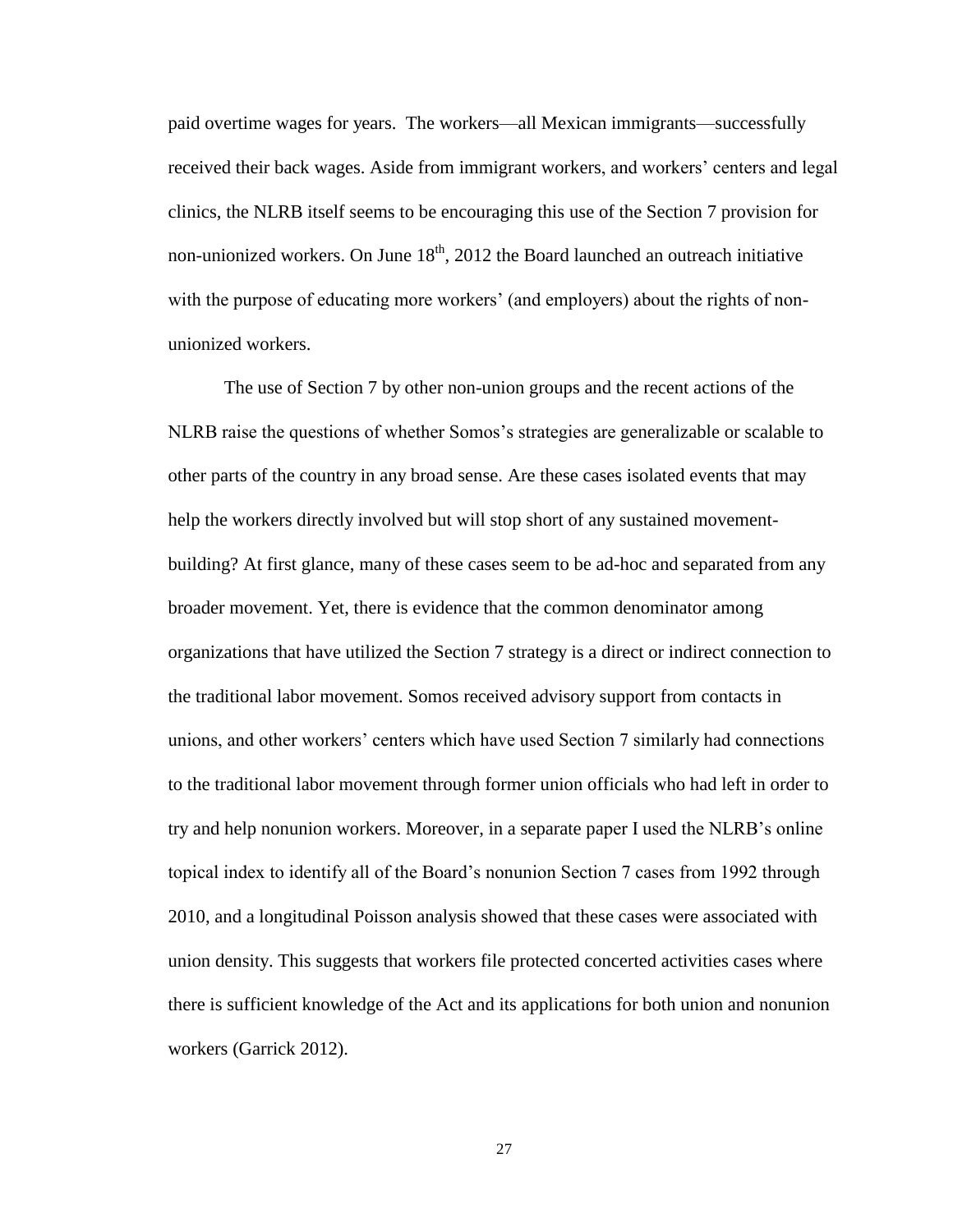The cases affiliated with Walmart that are briefly described above provide further examples. In September 2012, workers in a Los Angeles warehouse company which contracts with Walmart—many of whom are immigrants (Harris 2012)—walked out to protest substandard working conditions and retaliation for voicing concerns (Miles 2012). Supported by the union-affiliated Warehouse Workers United, the workers staged a 50 mile walk to publicize their plight. The NLRB is currently investigating charges that workers had been retaliated against for voicing their grievances.

Shortly thereafter, workers employed by another Walmart contractor at a warehouse in Elwood, Illinois followed suit and also engaged in a strike. These workers—also supported by a union backed organization, Warehouse Workers for Justice—went back to work after 21 days with full pay for the time that they were on strike, and pledges from the employers that retaliation would end. Finally, workers in 11 Los Angeles area Walmarts went on strike to demand that the company stop retaliating against activist workers. These workers were members of OUR Walmart, a network of Walmart employees that is backed by the UFCW (Moberg 2012), and these actions set off strikes by Walmart workers in other parts of the country as well (Eidelson 2012). OUR Walmart has been helping employees improve their working conditions in the absence of any sustained progress toward unionization. The spread of the Walmart cases—initiated by contract warehouse employees in California, followed by similar workers in Illinois, and finally by Walmart employees—shows how the publicity of these cases may inspire workers throughout the country and especially in areas and industries where unionization has failed.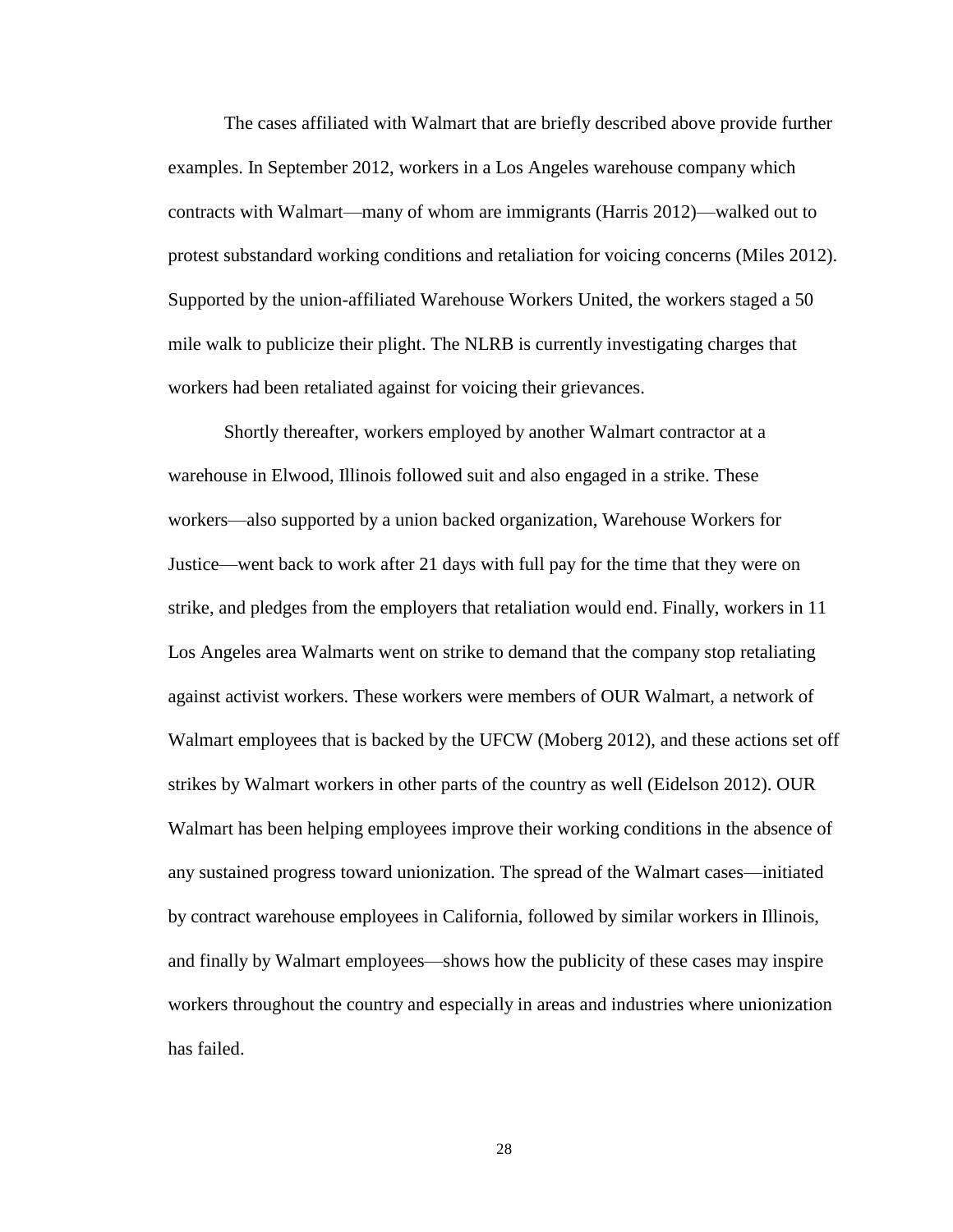Taken as a whole these examples from around the country suggest that the shared, yet varied links to the traditional labor movement may be helping to boost the use of the Section 7 tactic. These connections to unions also suggest that the strategy is being used for diverse purposes, with potential for mixed outcomes. In areas where union activity is largely absent, these cases seem to be an alternative to unionization. The staff of Somos state that they have to organize in this way, because no one else will do it. In these areas, widespread publicity of the workers' collective actions may lead to a loose institutionalization of the tactic: Workers who are aware of their rights will be more willing to make demands on employers who—in the face of real legal consequences may be less willing to retaliate.

Yet, in other parts of the county and with employers who are known to be aggressively antiunion, Section 7 cases may complement unions' strategies. The financial support given by unions to organizations like Our Walmart and Warehouse Workers United suggests that unionization is the eventual goal, and indeed in the fall of 2011, the union that backs the Illinois Warehouse Workers for Justice had taken preliminary steps toward unionizing (Slaughter 2011). In the short run, however, the collective actions of the warehouse and retail store employees helps workers make demands on their employers, while the publicity constrains employers' ability to crack down on worker activism. The solidarity clearly present between the Walmart employees and contract workers illuminates how potentially disruptive these group actions can be: As Nelson Lichtenstein points out, a sustained work stoppage by workers in one Walmart store would only motivate the corporation to close the store. However, monthly walkouts that lasted three hours or so by workers in multiple stores could have a truly disruptive effect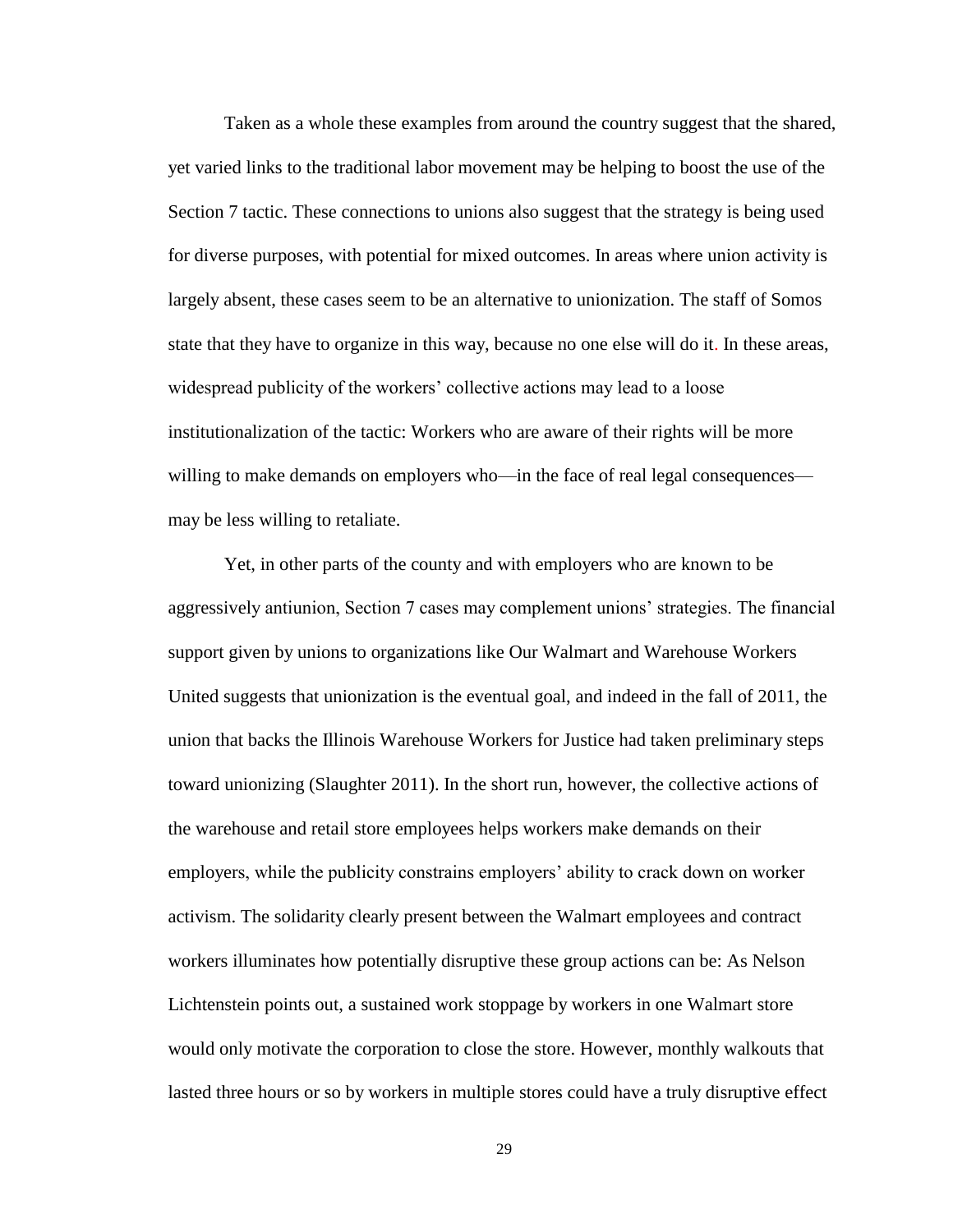with real consequences (quoted in Eideslon 2012). Thus, another possible outcome to widespread use of nonunion Section 7 strikes is that once employers become more exposed to the unpredictable and disruptive nature of workers utilizing their Section 7 rights, they will cease to view contract unionism as such a source of antagonism. While US corporations have shown few signs of easing their hostility to unions, it may be that a glimpse of a more volatile system of labor relations could influence their perceptions.

Theoretically, this follows from Erik Olin Wright's (2000) framework of class compromise. He suggests that the strength of the working class has a reverse J-shaped relationship with capitalists' interests. Capitalist power is greatest when the working class is completely atomized and workers are in competition with each other. Advances in worker association initially have an adverse effect on capitalists' interests, but there is a point when greater worker association can contribute to capital's well-being. Higher wages that result from worker organization result in higher demand for business's products, for example, but working class organization can also result in more predictable labor markets, and can help employers solve a wide range of coordination problems within the workplace. The actions of groups of workers mobilizing their rights to concerted activities, especially as exemplified by the Walmart cases, undoubtedly can result in increased worker power as groups have been successful in gaining concessions from their employers. Yet, these movements are volatile, unpredictable, and are not sustained enough to result in any benefits to employers. Thus there are few advantages that capital can gleam from greater worker association that is characterized by its loose and spontaneous nature. In the face of widespread Section 7 organizing, employers may well prefer the far more predictable institution of collective bargaining.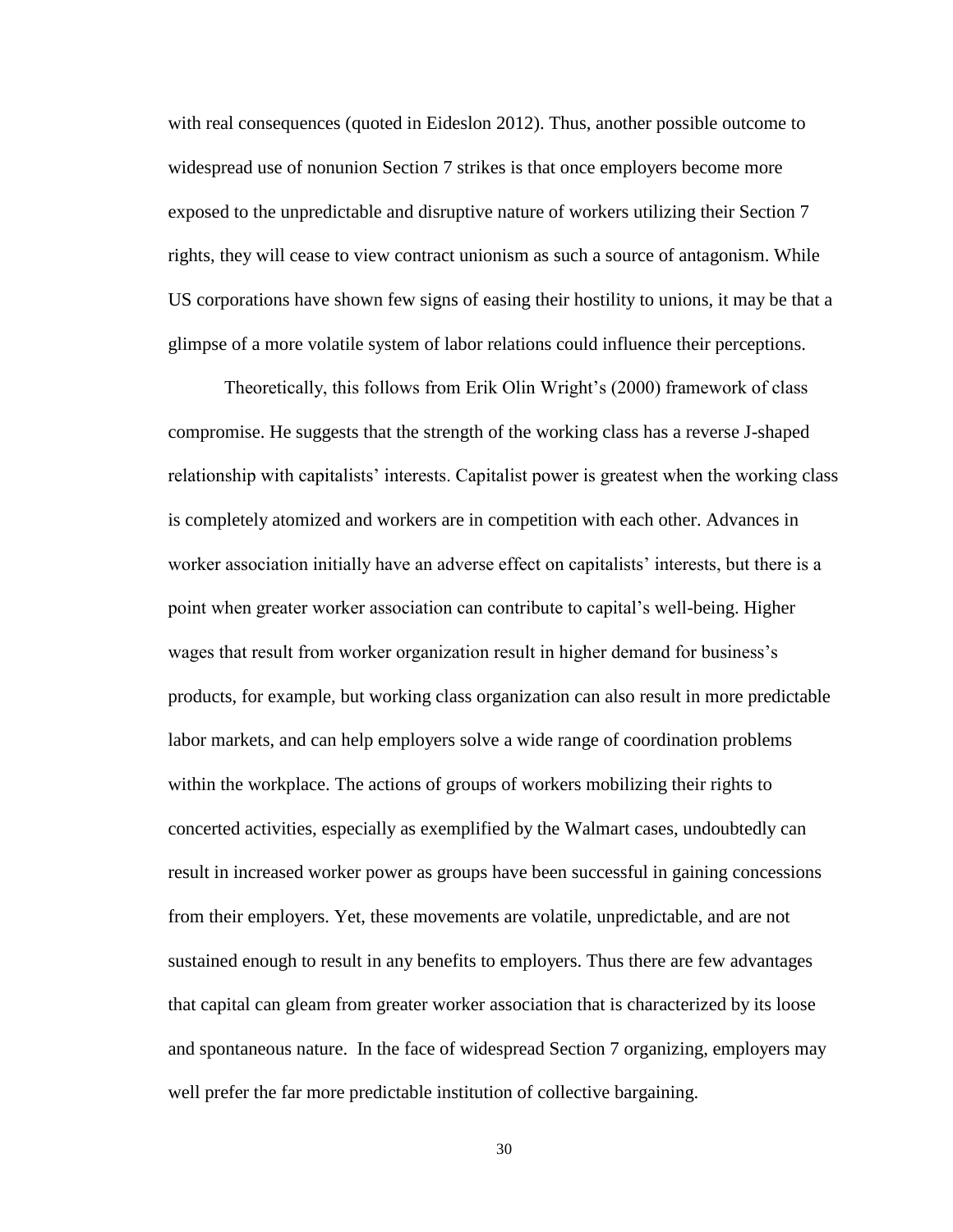#### Theoretical Implications

Regardless of the potential of the Somos model to scale up to more widespread use, the actions of Somos and the organization's immigrant members are breathing new life into an old law. The debate on immigrants in the labor movement has largely focused on whether immigrants are bolstering union density. However, as Cobble (2010) points out, the labor movement has never been synonymous with the collective bargaining regime (pg. 18), and workers historically have organized with or without the protection of labor laws. Somos un Pueblo Unido and other organizations which work with immigrants have shown that the lack of union activity in some regions of the country does not mean that workers necessarily stay unorganized. Through self-organization and the assistance of outside groups with knowledge of the Section 7 provision, workers can make demands on their employers, and in the face of retaliation, have access to recourse. While it is not yet clear if these experiments are simply ad-hoc responses to grievances in the workplace, the Santa Fe experiments suggest that there is at least the potential for the Section 7 strategy to contribute to the transformation of the labor movement. This may be in the form of more widespread, institutionalized use of the tactic in lieu of unionization. Alternatively, the tactic's disruptive nature could provide the impetus for greater employer acceptance of traditional unionism.

While the Section 7 rights under the NLRA are by no means unlimited, the actions of immigrant workers indicate that an important contribution to the revival of the labor movement lies in their ability to experiment with alternative systems of labor relations. Many labor activists express the need to rebuild the labor relations system, yet the actions of the Somos workers suggest that new systems may be constructed with the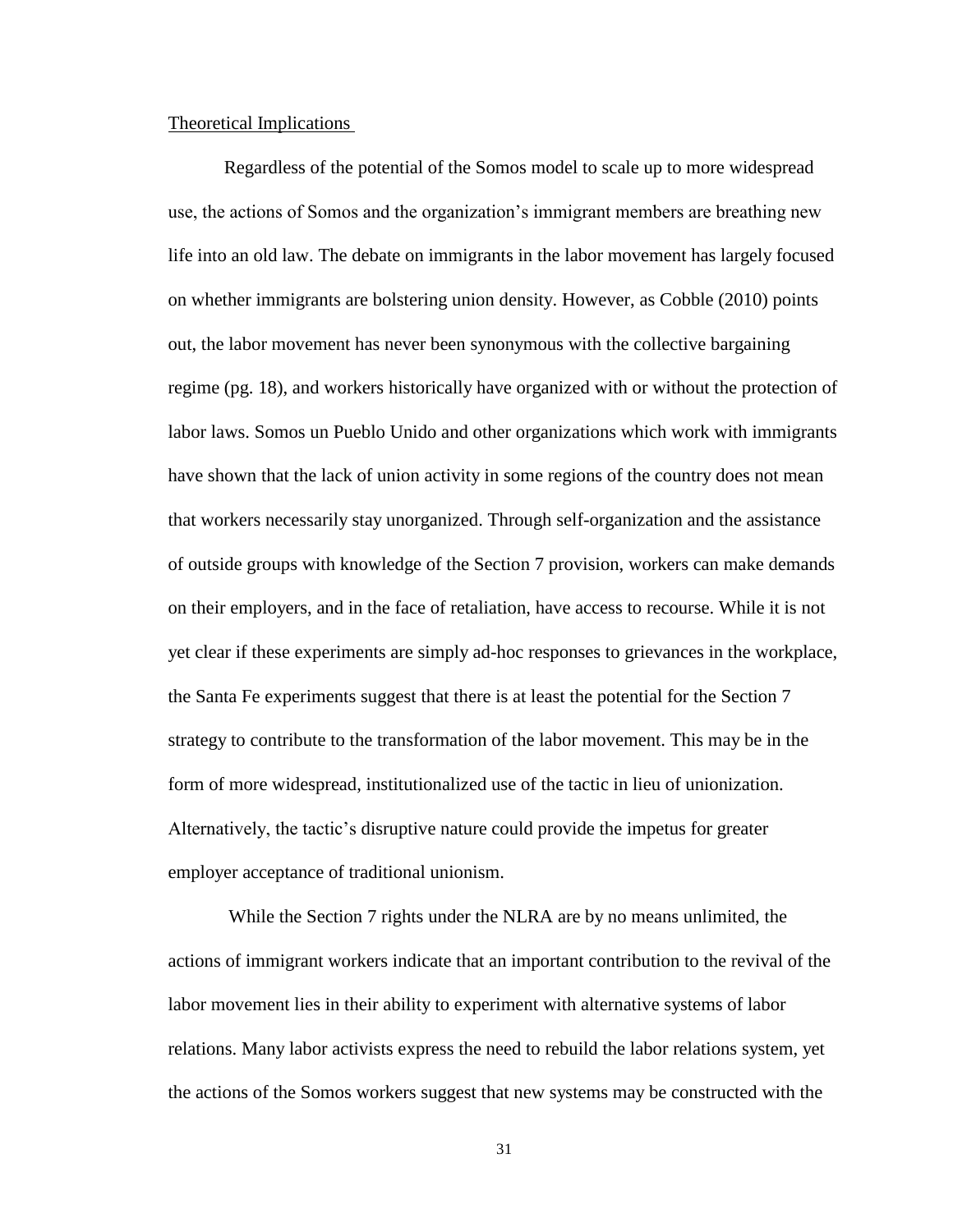remains of the old, rather than upon its ruins. Revitalization may occur through the unearthing of new potential in an old law, rather than in the ability of unions to "get around the NLRB," or to pass reform legislation such as the ill-fated 2009 Employee Free Choice Act.

The idea that older institutions may contain other possibilities and potential is not a new one. While the passing of the NLRA seemingly resulted in a path dependent labor relations system bound to contract unionism, there were provisions that contained other possibilities. This insight follows from Marc Schneiberg's (2007) concept of "paths not taken," in which he showed that seemingly path-dependent institutions are not always one way streets. Rather, institutions sometimes hold the remnants of alternative paths that were at some point abandoned or overlooked for other paths. Those remnants may provide the resources for the institution's own transformation. After the passage of the NLRA, contract unionism is seemingly path dependent, yet its repurposing by immigrant workers and workers' centers shows hints of the more disruptive labor militancy of the nineteenth century rather than the twentieth. While the NLRA may have initially channeled labor unrest into a more stable and institutionalized route, the law contained within it another option for workers.

The history of New Deal labor legislation does suggest that other forms of employer-employee bargaining were written into the NRLA. Beginning in the 1990s, Clyde Summers (1990) argued that Section 9—which makes a majority union the 'exclusive representative' of all employees in a bargaining unit—had obscured the more sweeping and basic rights in Section 7. Summers, along with law professor Charles Morris argues that the NLRA still allows for minority unions, but that the utility of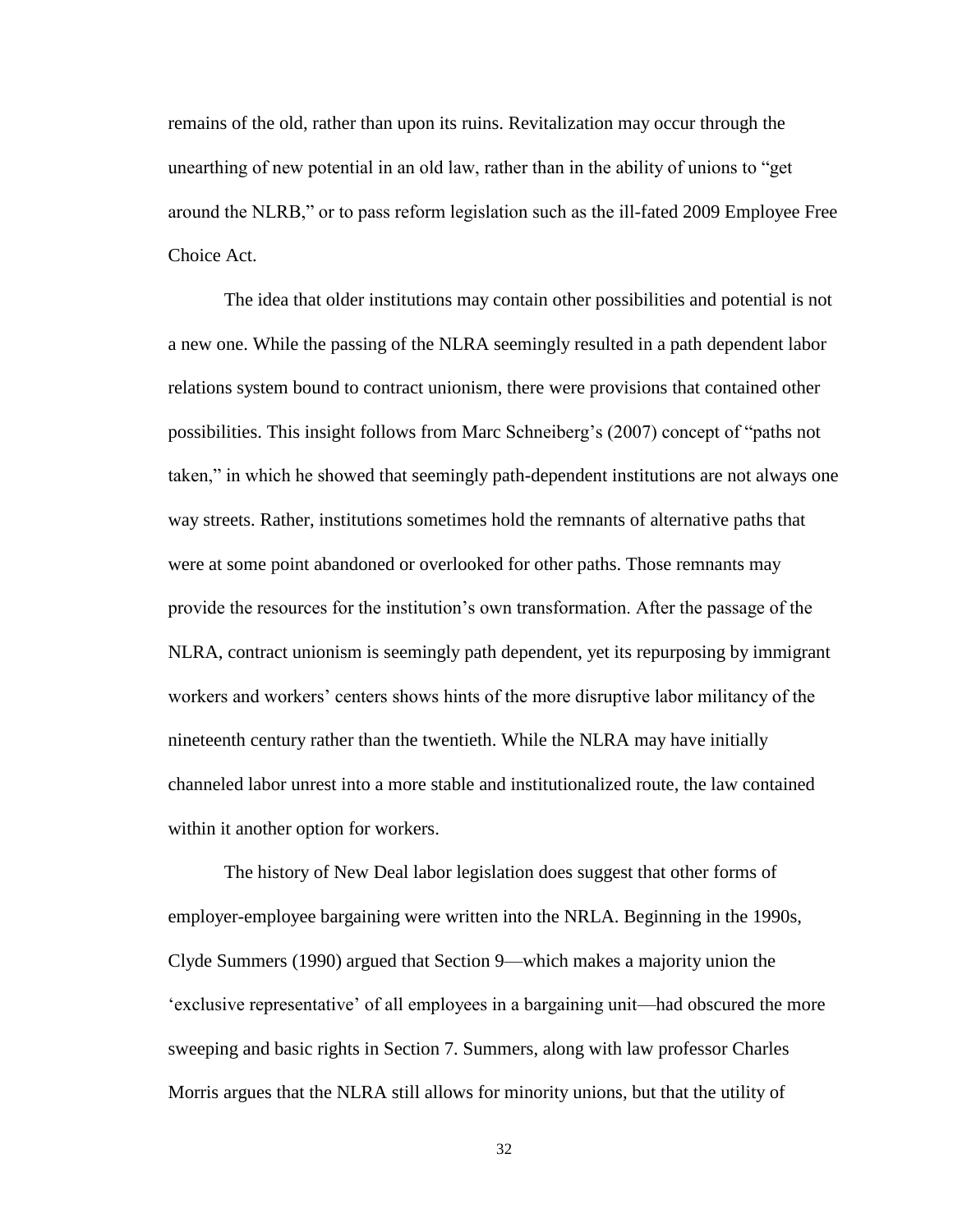minority unions was eventually overlooked and forgotten during the heyday of the union election and majority unions. Morris (2005) argues convincingly that employers may be required to bargain with the small groups of workers that demand to have their grievances addressed.

Nor are legal scholars alone in identifying other possibilities for worker collective action. Economists Michael J. Piore and Sean Safford (2006), and legal scholar Alan Hyde (1993), for example, have both identified worker collectives that they refer to respectively as "identity groups" and "employee caucuses," which share some elements with unions, but are much more spontaneous, issue-driven, and flexible, much like the immigrant-led committees proliferating in Santa Fe. Thus, while the new forms of worker organization are not fully identified or articulated, the actions of immigrant workers and workers' centers mirror other forms of worker collectives which have been identified by other scholars.

It is immigrant workers that seem to be at the forefront of illuminating potential other paths to revitalize the US labor movement. Just as Ruth Milkman and others have argued that the unions organizing immigrants are among the most innovative, workers' centers and similar organizations that work with immigrant workers but do not sign contracts with employers are pushing these experiments in unexpected ways. By combining publicity with a repurposing of the NLRA, Somos un Pueblo Unido and its immigrant members are actively working to transform the workplace dynamic in Santa Fe, and in so doing are demonstrating the potential for transformation that may exist within traditional labor laws. This undoubtedly is an important component of Cobble's (2010) "other labor movement," and as demonstrated by the Walmart employees and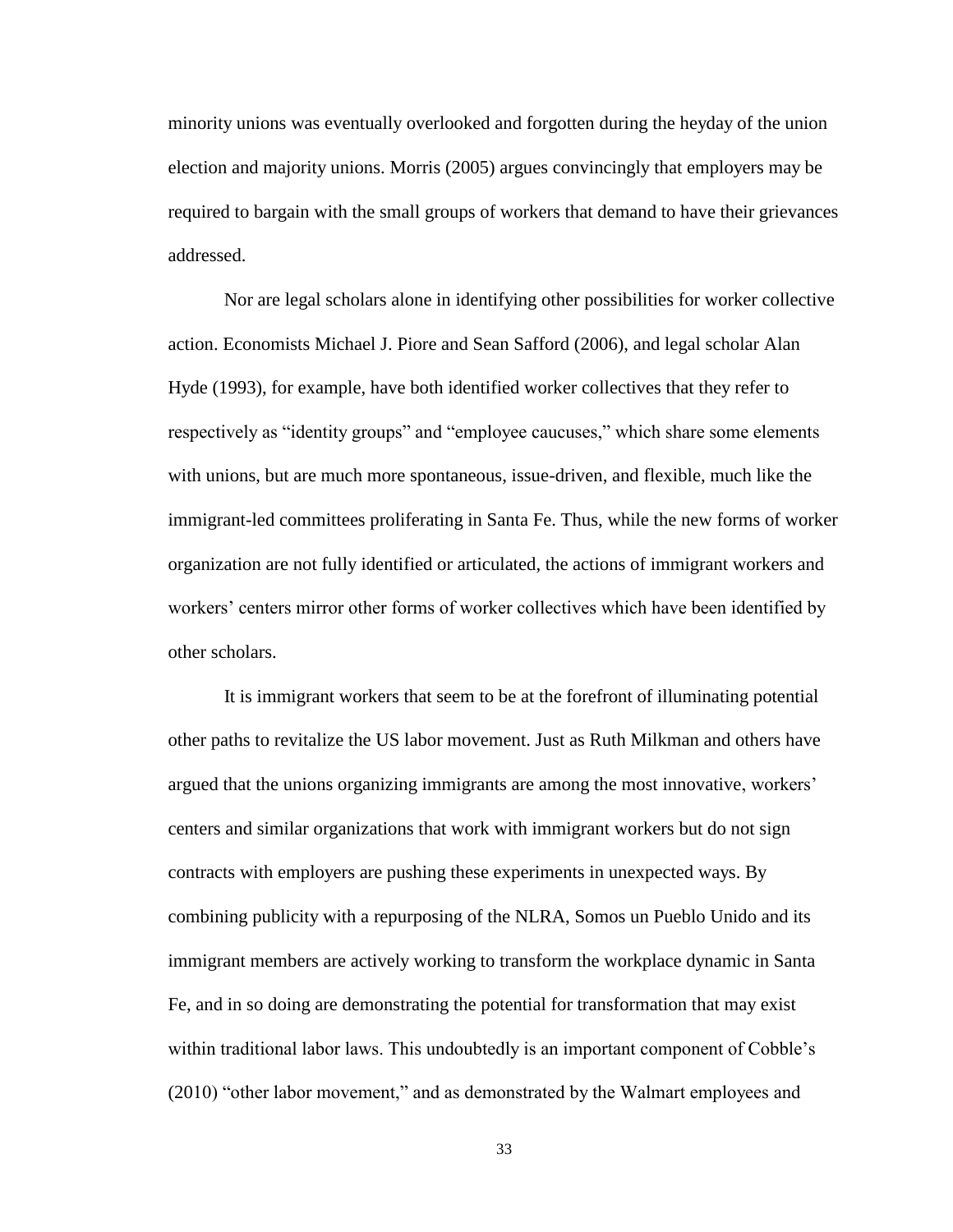warehouse contract workers, the tactic may be useful even in the face of aggressively antiunion companies in other parts of the country.

Thus, while the long term implications of the use of Section 7 by non-union workers is still indeterminate, it is clear that the absence of unions does not necessarily mean the absence of organization. With the aid of groups such as Somos, workers' collective efforts to act in their own defense on the job can be transformed into more systematic and sustained movements. Whether these experiments continue to be local affairs that occur on the margins of the mainstream labor movement or to complement traditional unionism, their contribution should not be overlooked. By repurposing the National Labor Relations Act to help small groups of workers, Somos and their members have shed light upon another potential path to labor movement renewal, using the very law that has too often served as an obstacle to unionization. Given the heightened vulnerability of workers today, and especially immigrant workers, experiments like Somos un Pueblo Unido's are all too important, and all too timely.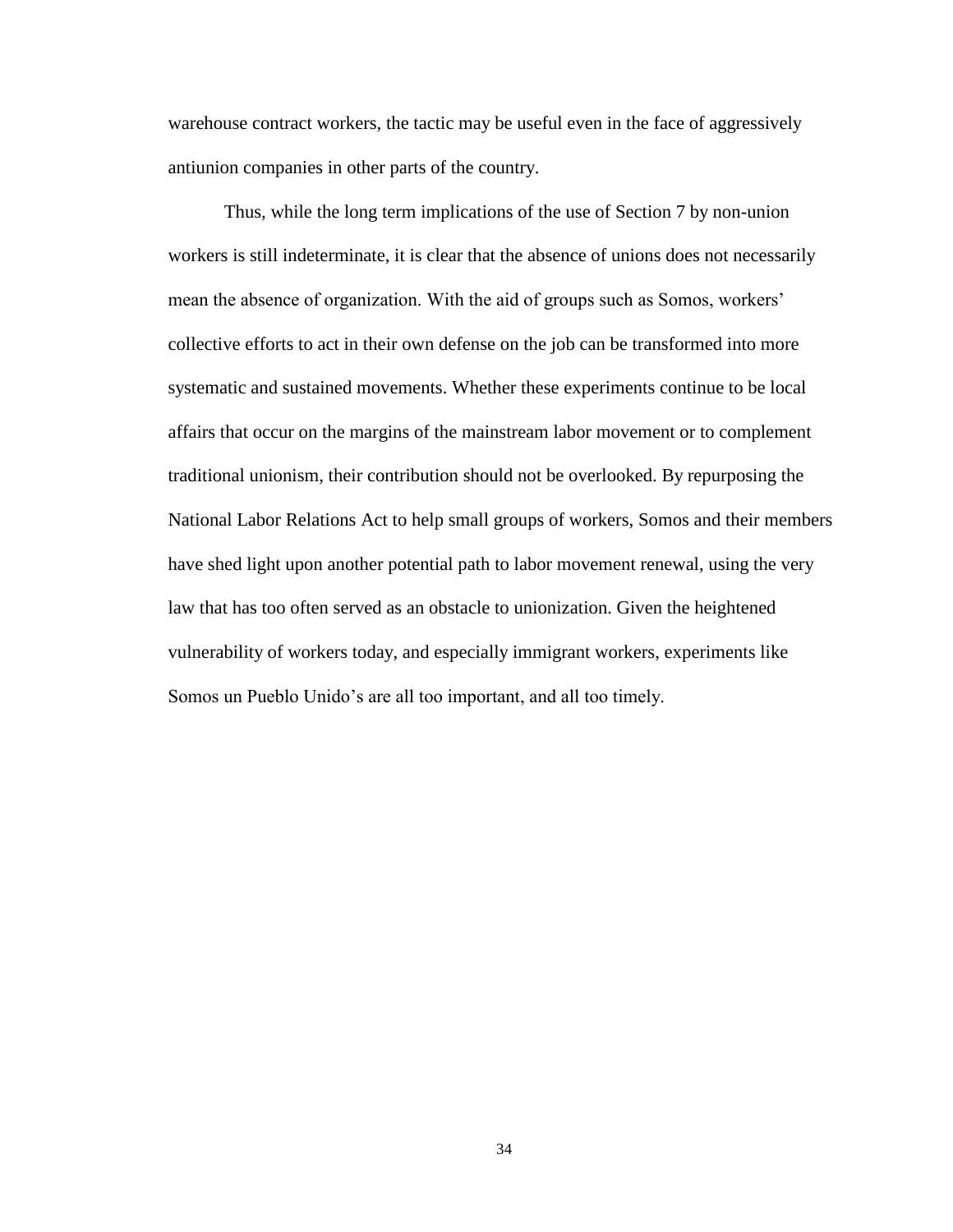# <span id="page-40-0"></span>**References**

#### **Statues Cited**

National Labor Relations Act; 29 U.S.C. §§ 151-169

#### **Cases Cited**

*Hoffman Plastic Compounds, Inc. v. NLRB*, 535 U.S. 137 (2002) *Mezonos Maven Bakery*, 357 NLRB no. 47 (2011)

#### **Works Cited**

- Barrett, James R. 1987. *Work and Community in the Jungle. Chicago's Packinghouse Workers, 1894-1922.* Chicago: University of Illinois Press.
- Baltazar Martinex, Sandra. 2008. Ex-employees, hotel reach deal. *The Santa Fe New Mexican*, Sept 24.
- Bernhardt Annette, Siobhán McGrath, and James DeFilippis. 2008. The state of worker protections in the United States: Unregulated work in New York City. *International Labour Review,* 147(2-3): 134
- Bernhardt Annette, et al. (2009). *Broken Laws, Unprotected Workers: Violations of Employment and Labor Laws in America's Cities*. Center for Urban Economic Development.
- Bradbury, Alexandra. 2012. Walmart Warehouse Strikers Return to Work with Full Back Pay. *Labor Notes,* Oct 9.

Bradford, Harry. 2012. Walmart Black Friday Strike: Workers Threaten to Take Action on Retailer's Busiest Day. The Huffington Post. Oct 10. http://www.huffingtonpost.com/2012/10/10/walmart-workers-black-fridaystrike\_n\_1954782.html?utm\_hp\_ref=business#es\_share\_ended

- Bureau of Labor Statistics. 2012. Union Members Summary. http://www.bls.gov/news.release/union2.nr0.htm
- Bobo, Kim. (2008). *Wage Theft in America: Why Millions of Working Americans are Not Getting Paid – And What We Can Do About It.* New York: New Press.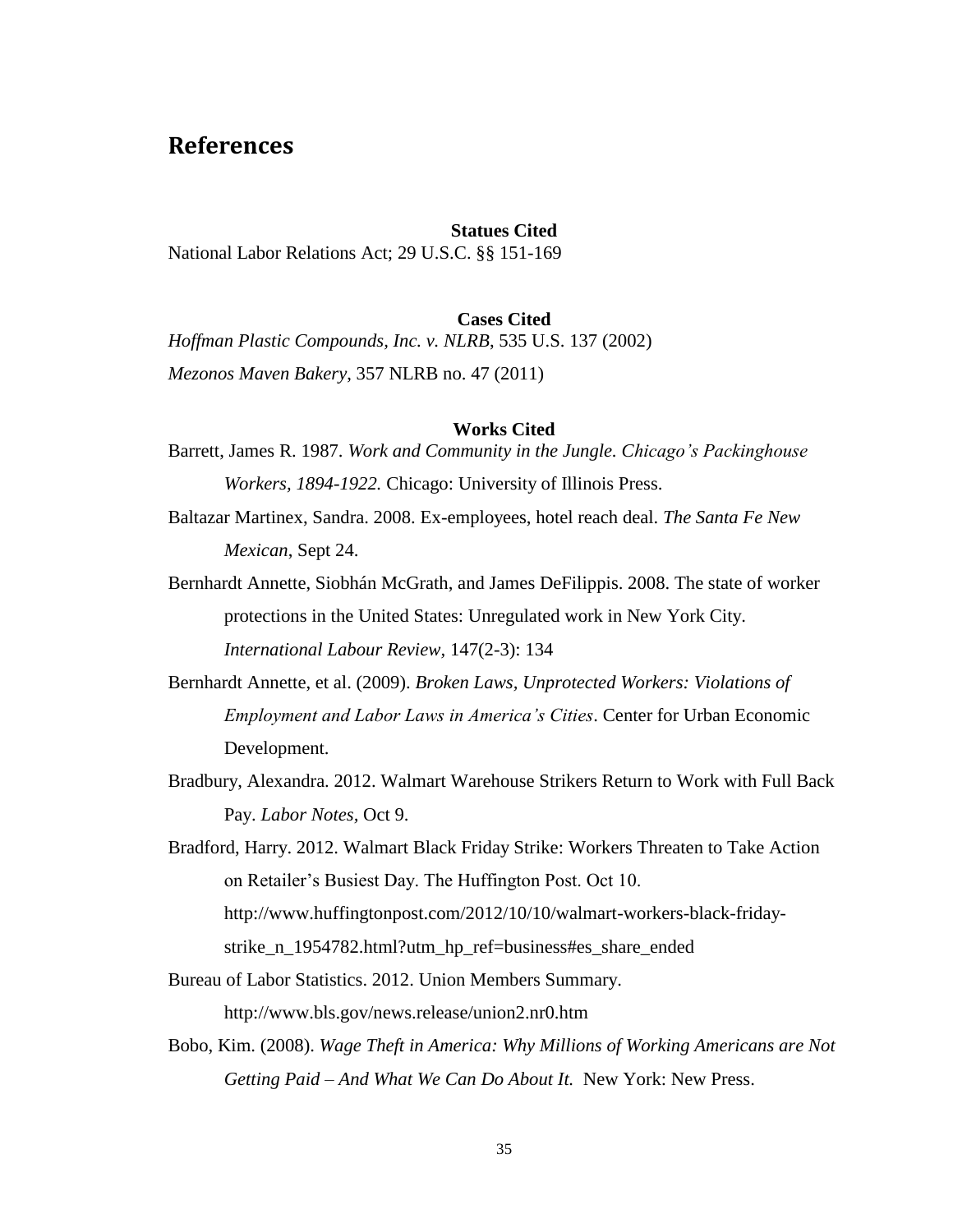- Catron, Peter. 2012. Comment on Rosenfeld and Kleykamp, *ASR*, December 2009, Immigrant Unionization Through the Great Recession. *American Sociological Review,* forthcoming.
- Cobble, Dorothy Sue. 2010. "Betting on New Forms of Worker Organization." *Labor: Studies in Working Class History in the Americas* 7 (3): (17-23).
- Corbett, William. 2002. "Waiting for the Labor Law of the  $21<sup>st</sup>$  Century: Everything Old is New Again." *Berkeley Journal of Employment and Labor Law* 23(2):259-304.
- DeChiara, Peter D. (1995). The Right to Know: An Argument for Informing Employees of Their Rights Under the National Labor Relations Act. *Harvard Journal on Legislation.*431: 431-471.
- Delgado, Héctor L. 1993. *New Immigrants, Old Unions.* Philadelphia: Temply University Press.
- Dubofsky, Melvyn. 1968. *When Workers Organize: New York City in the Progressive Era.* Amherst: University of Massachusetts Press.
- Eidelson, Josh. 2012. Walmart strikes spread to more states. *Salon*, Oct 9.
- Garrick, Jessica. 2012. Mobilizing the National Labor Relations Act: Section 7 in the Non-union Workplace. Unpublished manuscript.
- Gruenberg, Mark. 2012, Workers for Walmart Subcontract Forced to Strike Over Warehouse Conditions. *The Indypendent*, Sept. 16.
- Fine, Janice. 2006. *Worker Centers: Organizing Communities at the Edge of the Dream.*  New York: Cornell University Press.
- Forbath, William E. 1991. *Law and the Shaping of the American Labor Movement.*  Massachusetts: Harvard University Press.
- Fowler, Lilly. 2012. Southern California Warehouse Operator Faces New Charges of Workplace Retaliation. *FairWarning Reports,* Oct. 17.
- Freeman, Richard B. 1988. Contraction and Expansion: The Divergence of Private Sector and Public Sector Unionism in the United States. *The Journal of Economic Perspectives,* 2(2): 63-88.
- Katzanek, Jack. 2012. Labor: NFI Industries' strikers claim retaliation. *The Press Enterprise*, Oct 22.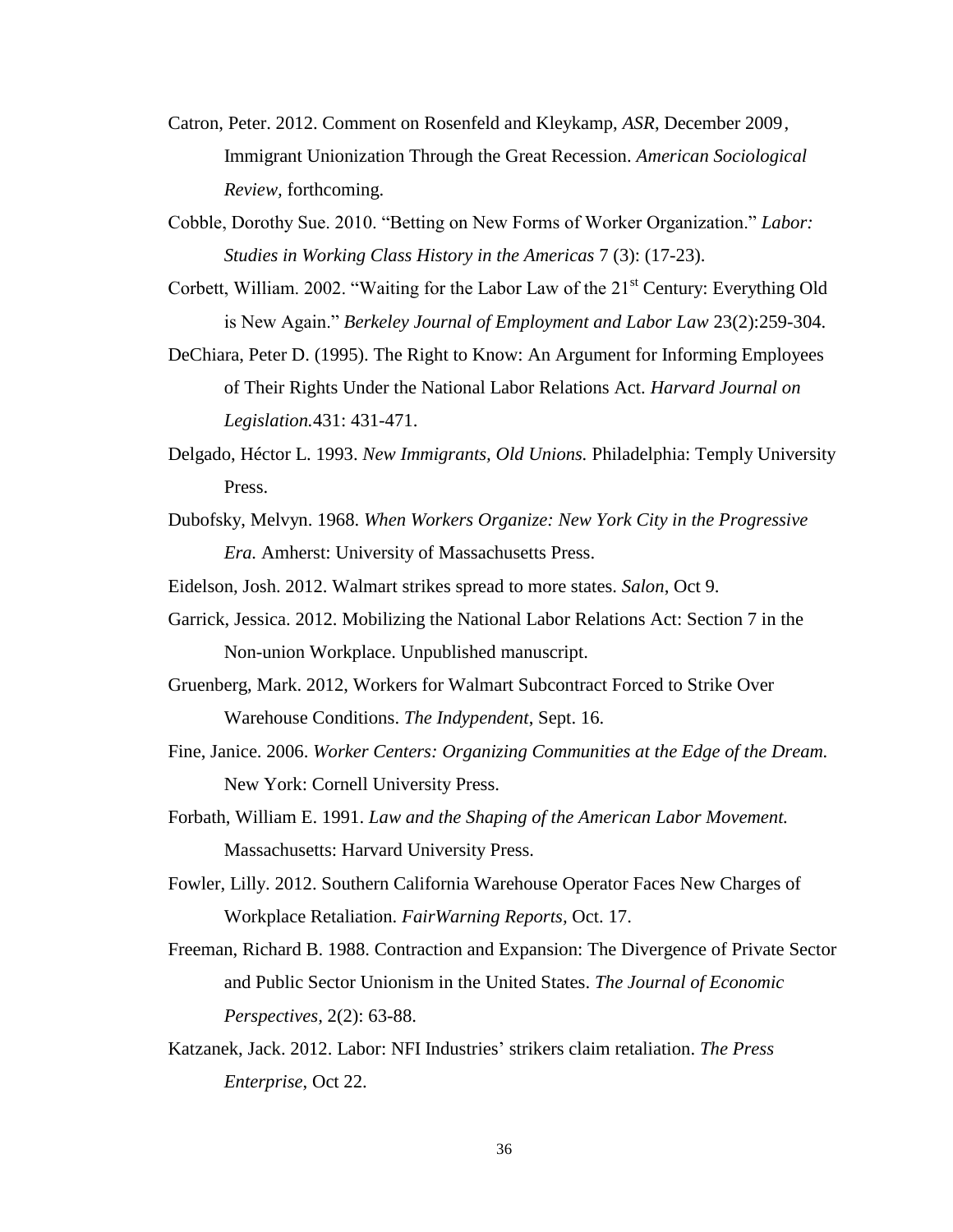- Lee, Stephen. 2012. Wal-Mart Warehouse Strike Ends as Company Agree to Third-Party Safety Inspections. *Bloomberg/BNA.* Oct 3.
- Levitt, Barbara and James G. March. 1988. Organizational Learning. *Annual Review of Sociology,* 14: 319-340.
- Harris, Paul. 2012. 'They shout at you and harass you:' how workers toil at Walmart's US suppliers. *The Guardian,* Jul 25.
- Hyde, Alan. 1993. "Employee Caucuses: A Key Institution in the Emergent System of Employment Law." *Chicago-Kent Law Review,* 69:149-193.
- March, James G and Johan P. Olsen. 1975. The Uncertainty of the Past. Organizational Learning Under Ambiguity. *European Journal of Political Research*, 3(2): 147- 171.
- Martin, Nina, Sandra Morales and Nik Theodore. 2007. Migrant Workers' Centers: Contending with Downgrading in the Low-wage Labor Market. *GeoJournal,*  68:155-165
- Miles, Kathleen. 2012. Walmart Warehouse Workers Pilgrimage for 50 Miles over 6 Days to Protest Working Conditions. *Huffington Post,* Sept. 14.
- Mills, C. Wright. 1948. *The New Men of Power: America's Labor Leaders.* United States: University of Illinois.
- Milkman, Ruth. 2006. *LA Story: Immigrant Workers and the Future of the Labor Movement.* New York: Russell Sage Foundation.
- Moberg, David. 2012. California Walmart Store Workers Go Out on Historic Strike. *In These Times,* Oct. 4.
- Morris, Charles J. 2005. *Blue Eagle at Work: Reclaiming Democratic Rights in the American Workplace.* Ithaca, NY: ILR Press.
- National Employment Law Project.(2011). Comments on Proposed Rules Governing Notification of Employment Rights under the NLRA.http://www.nelp.org/page/- /Justice/2011/NELPCommentsonNotificationofEmployees%27NLRARights.pdf? nocdn=1. Feb, 17.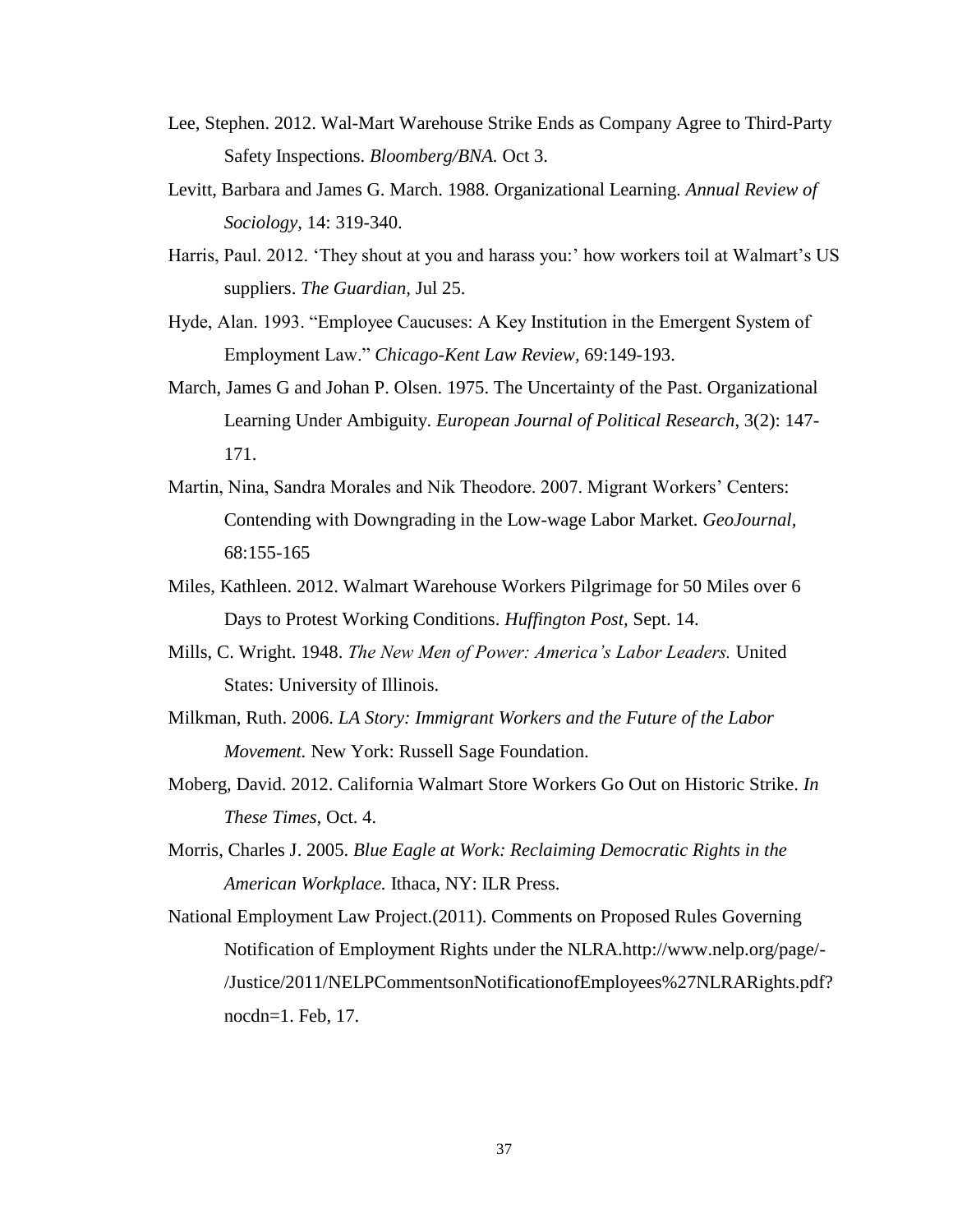- New Mexico Fiscal Policy Project. 2008. Immigrants and the New Mexico Economy: Working Hard for Low Wages. New Mexico Voices for Children. Retrieved Oct 24 2012 (www.nmvoices.org).
- Nissen, Bruce. 2004. *Employment Practices and Working Conditions in the Building Services Industry in Miami-Dad County, Florida: A Research Report*. Center For Labor Research and Studies, Florida International University.
- Olson, Sean. (2010). "GOP hopefuls talk immigration: All promise crackdown, but none calls for a law like Arizona's." *Albuquerque Journal.* May 21.
- Olzak, Susan. 1989. Labor Unrest, Immigration, and Ethnic Conflict in Urban America, 1880-1914. *American Journal of Sociology,* 94(6): 1303-1333.
- Pollon, Zelie. (2011). "New Mexico governor loses bid to block licenses for illegals." Reuters. March 19.
- Piore, Michael J. and Sean Safford. 2006. "Changing Regimes of Workplace Governance, Shifting Axes of Workplace Mobilization and the Challenge to Industrial Relations Theory." *Industrial Relations* 45(3):299-325.
- Piore, Michael J. 2007. Review Symposium: Ruth Milkman L.A. Story: Immigrant Workers and the Future of the Labor Movement. *Socio-Economic Review,* 369- 385.
- "Protected Concerted Activities." National Labor Relations Board. http://www.nlrb.gov/concerted-activity
- Romo, Rene. (2010). "Immigrant Dilemma: New Mexico municipalities vary widely on helping Federal agents nab those who enter U.S. illegally." *Albuquerque Journal.* June 21.
- Rogers, Joel. (1994). "Reforming U.S. Labor Relations." *Restoring the Promise of American Labor Law.* Friedman, Sheldon, Hurd, Richard, Oswald, Rudolph, and Seeber Ronald (eds.)
- Rosenfeld, Jake and Meredith Kleykamp. 2009. Hispanics and Organized Labor in the US, 1973-2007. *American Sociological Review,* 74(6): 916-937